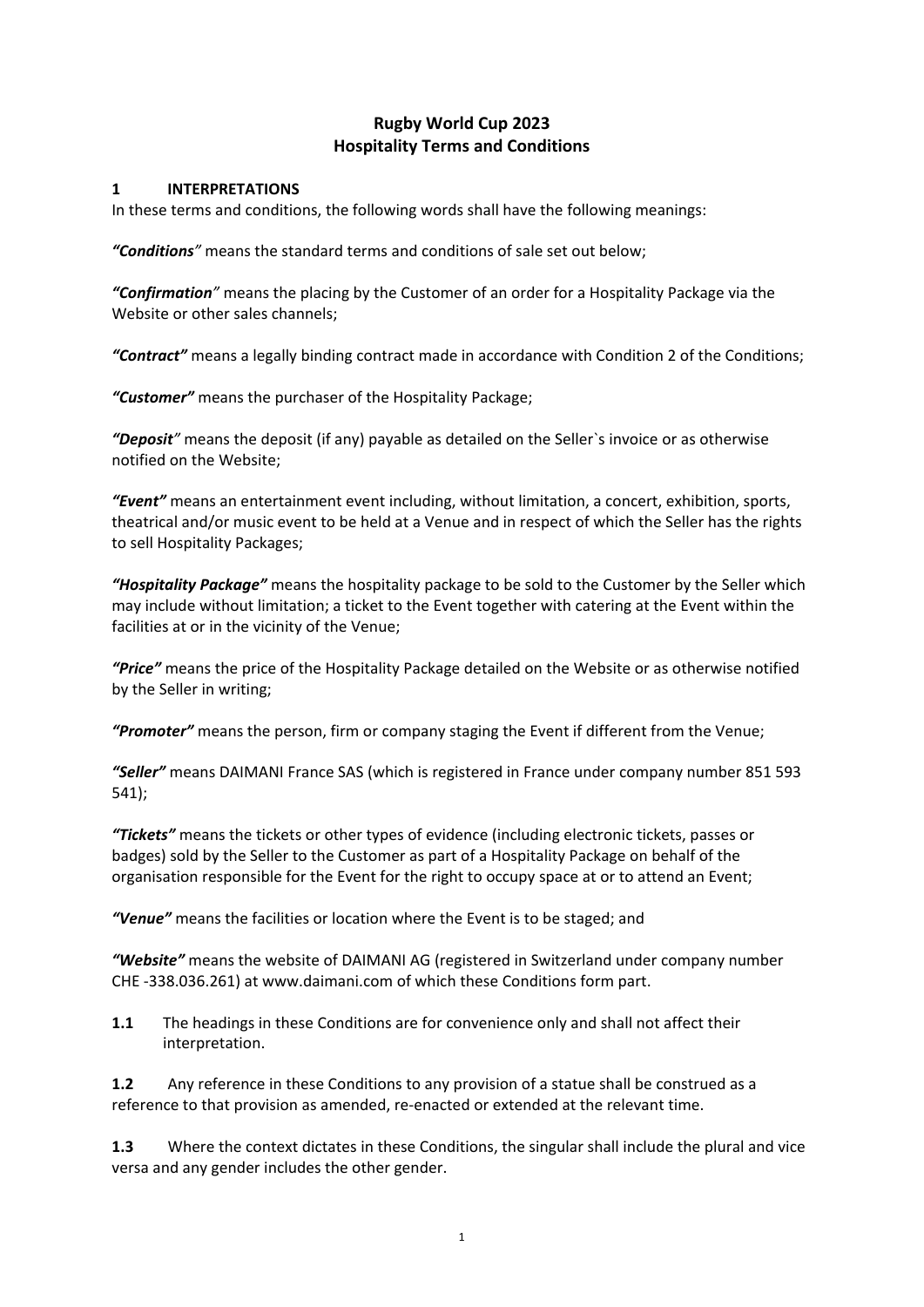## **2 BASIS OF SALE**

**2.1** All Hospitality Packages and Tickets are sold subject to availability and to these Conditions. Subject to the availability of the relevant Hospitality Package and/or Tickets at the time of such receipt by the Seller, the receipt by the Seller of a Confirmation shall constitute the booking by the Seller of Hospitality Packages and/or Tickets and shall create a Contract subject to these Conditions.

**2.2** These Conditions incorporate any special terms and conditions which may be displayed on the Website with respect to a particular Event or Venue and should be read in accordance with the Venue and/or Promoter terms, conditions and regulations, copies of which are available on request from the Venue. In the event of any inconsistency between the terms in relation to the Venue or Promoter requirements, those of the Promoter shall prevail. If no Promoter, those of the Venue shall prevail. Save as provided in this Condition 2.2, these Conditions shall apply to the Contract to the exclusion of any other terms and conditions.

**2.3** Subject to Condition 3.1 of these Conditions, no variation of the Contract shall be binding unless agreed in writing by an authorised representative of the Seller. Each of the Seller and the Customer agrees that it has not entered into these Conditions in reliance on, and shall have no remedy in respect of, any statement, representation, covenant, warranty or undertaking (whether negligently or innocently made) by any person (whether party to these Conditions or not) other than as expressly set out in these Conditions provided always that nothing in this Condition 2.4 shall operate to exclude any liability for fraud.

**2.4** Any typographical, clerical or other error or omission in any sales literature, quotation, price list, acceptance of offer, invoice or other document or information issued by the Seller shall be subject to correction without any liability on the part of the Seller.

# **3 VARIATION**

**3.1** Whilst every reasonable effort will be made to ensure that the Hospitality Package is in accordance with the details as set out on the Website or other Materials, the Seller reserves the right in the Sellers absolute discretion to make any changes to the Hospitality Package which do not, in the reasonable opinion of the Seller, materially affect the quality of the Hospitality Package. A "material" change is a change which, in the Seller's reasonable opinion, makes the Hospitality Package materially different from the Hospitality Package that purchasers, taken generally, could reasonably expect.

**3.2** In the event that it is necessary for the Seller to make any material change to the Hospitality Package (other than where due to the circumstances set out in Conditions 8 and 10 and/or the acts or omissions of the Customer), the Seller will use reasonable endeavours to offer the Customer the option of an alternative Hospitality Package of comparable standard or, where such alternative Hospitality Package is not available or is unacceptable to the Customer, will repay to the Customer the Deposit, and any additional Price already paid by the Customer.

# **4 PRICE**

**4.1** Subject to Condition 5.8 the Seller reserves the right, by giving written notice to the Customer at any time before delivery of the Tickets, to increase the Price to reflect any increase in cost of the Hospitality Package to the Seller including but not limited to any foreign exchange fluctuation, currency regulation, alteration of duties or any cost incurred by the Seller without fault of the Seller since the issue of the Confirmation.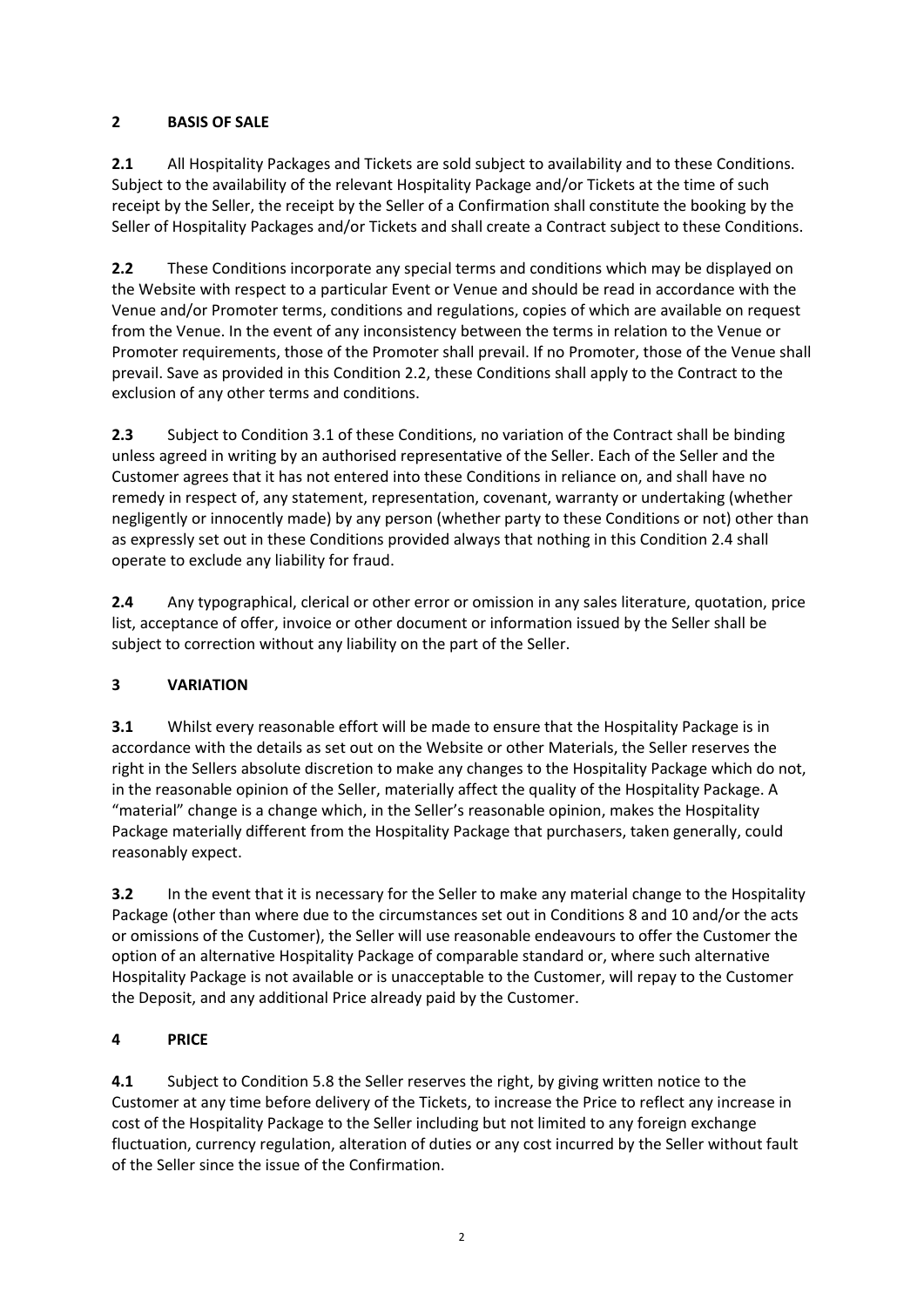**4.2** The Price shall be exclusive of value added tax and all other applicable taxes which shall be paid by the Customer in addition to the Price.

# **5 PAYMENT**

**5.1** The Deposit shall be payable by the Customer as stipulated on the Website and shall (save as expressly provided in these Conditions) be non-refundable.

**5.2** On receipt of a Confirmation from the Seller the Hospitality Package shall deemed to be booked, subject to payment of the Price in full.

**5.3** An invoice detailing the amount of the Price outstanding (taking into account any Deposit already paid) shall be sent by the Seller to the Customer.

**5.4** The Price in respect of any bookings made must be paid in full by the Customer.

**5.5** Any additional fees or charges for any additional goods or services provided by or on behalf of the Seller for the Customer at the Event at the Customer´s request which are not included in the Hospitality Package shall be paid for in full by the Customer by an authorised credit card.

**5.6** If the Customer fails to pay the Price in full by the due date as detailed on the invoice, or the Customer gives the Seller notice in writing of its intention to cancel the Hospitality Package then, without prejudice to any other right or remedy available to the Seller, the Seller shall be entitled to cancel the Contract and suspend provision of the Hospitality Package and any further Hospitality Packages to the customer and the Customer shall be liable to the Seller for the Price in full and, save where otherwise agreed in writing by the Seller, shall not be entitled to a refund of any Price paid (or the Deposit) and the Seller shall be permitted to charge the Customer interest (both before and after any judgment) on any part of the Price unpaid at the rate of 4 per cent per annum on a daily basis above the BNP Paribas base rate from time to time, until payment of the Price is made in full.

**5.7** In the event that the Contract is cancelled in accordance with Condition 5.6 and the Deposit (as appropriate) has not been paid by the date of cancellation, the Customer shall pay the Deposit to the Seller immediately and the Seller shall be permitted to charge interest on the outstanding Deposit at the rate specified in Condition 5.6.

**5.8** In the event that the Seller is forced to increase the Price pursuant to Condition 4.1 by an amount which the Customer, acting reasonably, considers excessive, the Customer may cancel the Hospitality Package by giving written notice to the Seller within 14 days of the announcement of the change in Price to the Customer and the Seller shall repay the Deposit (as appropriate) to the Customer and any additional Price already paid.

**5.9** The Seller reserves the right to levy a EUR 25 administration charge for each amendment made to the original booking at the request of the Customer.

**5.10** Individuals and businesses should take care not to fall victim to schemes which misuse our name and/or falsely claim to be affiliated with DAIMANI France SAS or DAIMANI AG.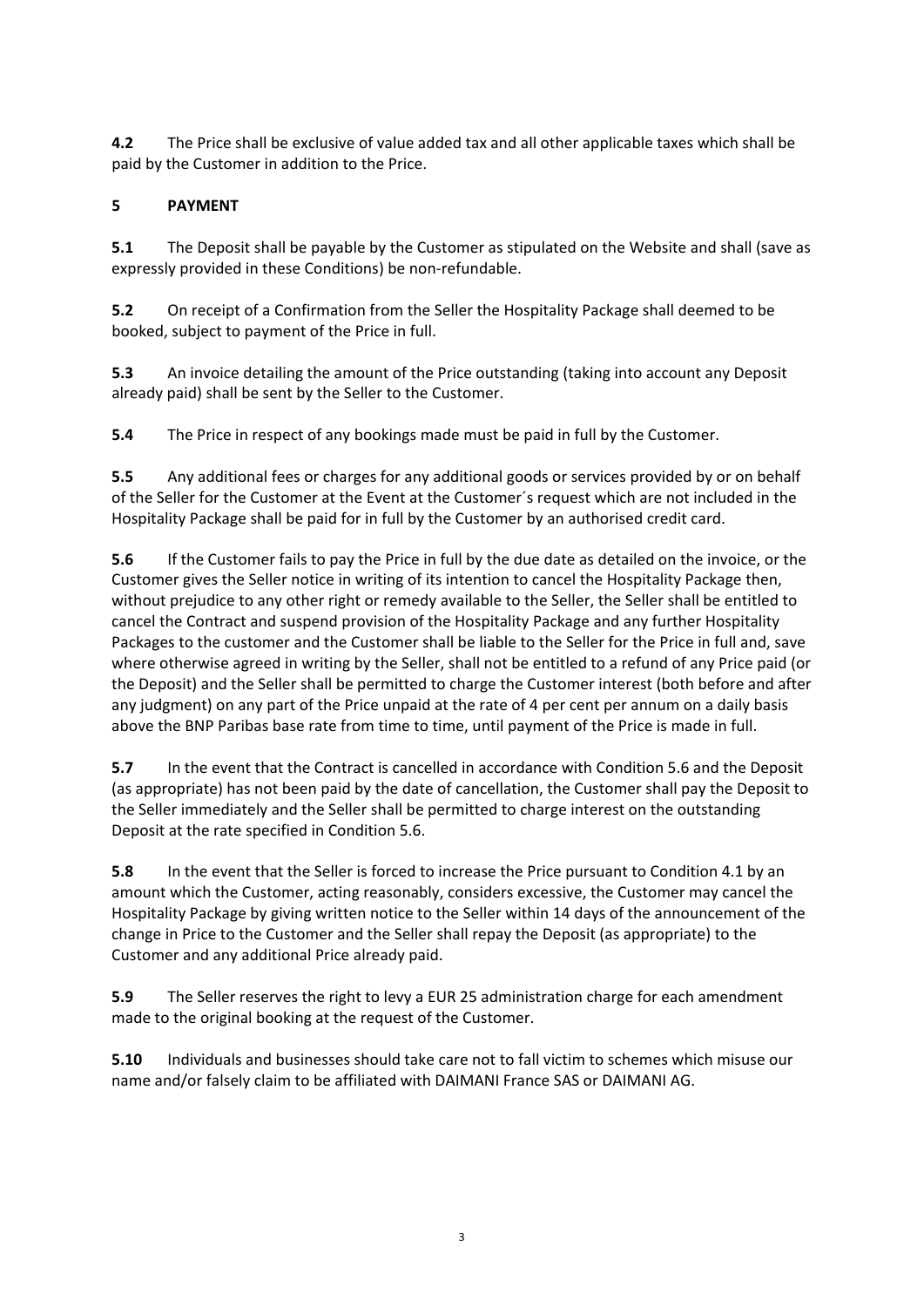## **6 DELIVERY OF TICKETS**

**6.1** Delivery of the Tickets shall be deemed to be made on the earliest occurrence of either; collection of the Tickets by the Customer from the Seller, or delivery of the Tickets by the Seller to the Customer, or delivery of the Tickets by the Seller to a third party carrier for delivery to the Customer.

**6.2** Any dates quoted for delivery of the Tickets are approximate only and the Seller shall not be liable for any delay in delivery of the Tickets however caused. Time for delivery shall not be of the essence unless previously agreed by an authorised representative of the Seller in writing.

**6.3** Tickets will not be issued to the Customer prior to receipt and bank clearance of payment in full of the Price in respect of the relevant Hospitality Package. Following receipt of the Price in full from the Customer, the Seller shall attempt, but not be obligated, to dispatch the Tickets and any ancillary Event information to the Customer no later than 2 weeks prior to the Event.

**6.4** The Seller reserves the right to make Tickets available for collection at the Venue box office. The Customer will be notified by telephone, email or in writing of the arrangements for collection (using the details provided by the Customer at the time of Confirmation) if this becomes necessary. Where there is not enough time to deliver Tickets, the Customer will be told at the point of purchase the arrangements for collection of Tickets.

**6.5** It is the Customer's responsibility to check Tickets on receipt as mistakes cannot always be rectified after purchase.

## **7 RISK AND PROPERTY IN TICKETS**

**7.1** Risk of damage to or loss of the Tickets shall pass to the Customer:

a) in the case of Tickets collected from the Seller<sup>1</sup>s premises, at the time when the Customer collects the Tickets; or

b) in the case of Tickets to be delivered to the Customer´s premises by the Seller, when the Seller leaves the Tickets at the Seller´s premises; or

c) at the time of posting, if the Tickets are to be posted by the Seller to the Customer; or d) at the time of the Seller handing the Tickets to a third party, if the Tickets are to be delivered by a third-party carrier.

**7.2** Once risk of damage to or loss of the Tickets has passed to the Customer in accordance with Condition 7.1 the Seller shall not be liable to replace any lost or damaged Tickets. Duplicate Tickets may only be issued at the discretion of the Venue or the Promoter. If duplicates are issued, a reasonable administration charge may be levied.

**7.3** Notwithstanding delivery and the passing of risk in the Tickets, or any other provision of these Conditions, the property in the Tickets shall not pass to the Customer until the Seller has received in cash or cleared funds the payment in full of the Price and all other sums due to the Seller from the Customer.

**7.4** Until such time as property in the Tickets passes to the Customer, the Customer shall hold the Tickets as the Seller´s fiduciary agent and bailee, and shall keep the Tickets properly stored, protected, insured and identified as the Seller´s property.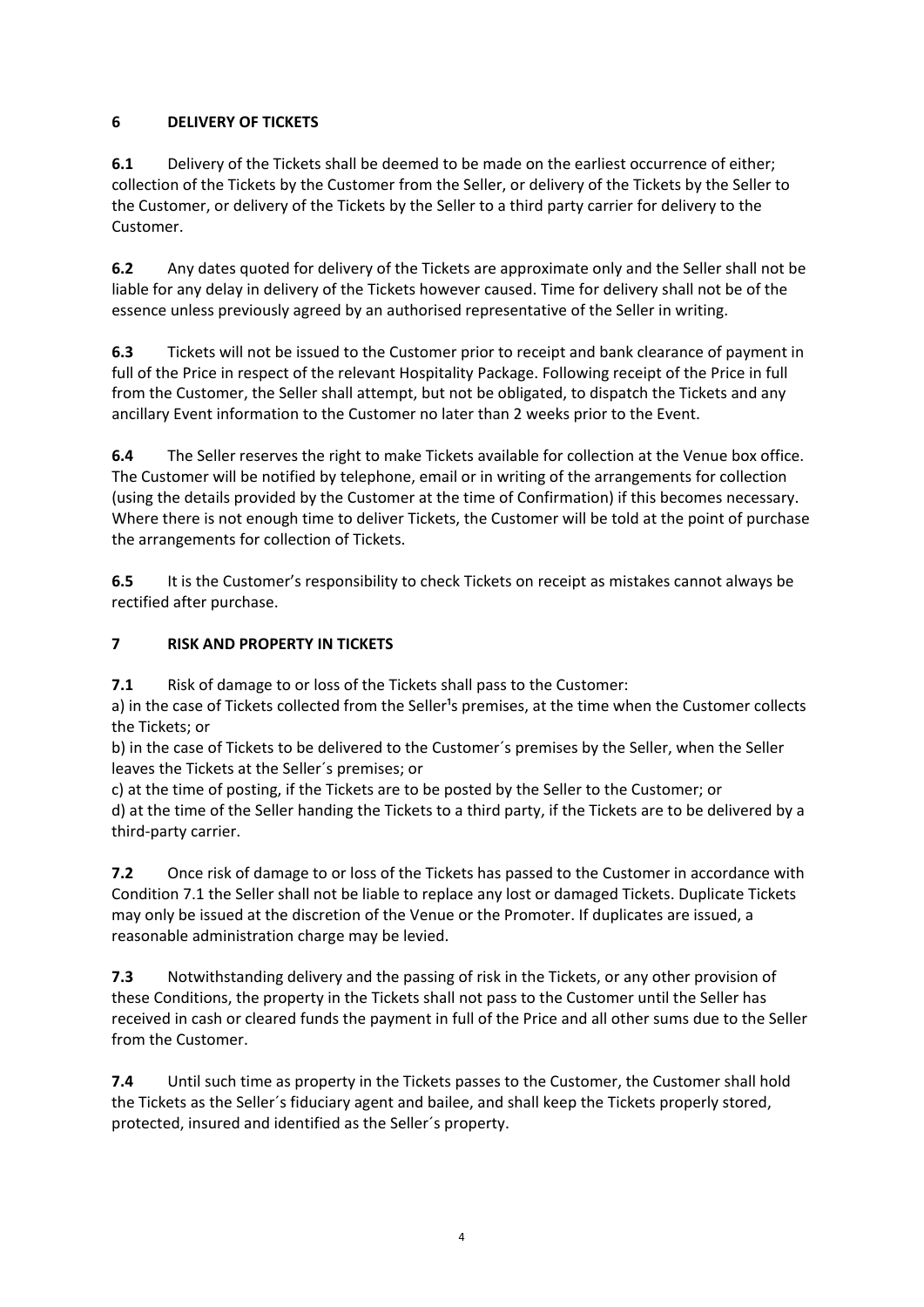**7.5** Until such time as property in the Tickets passes to the Customer, the seller shall be entitled at any time to require the Customer to deliver the Tickets to the Seller.

**7.6** All Tickets are non-transferable and the Customer shall not be entitled to sell or to pledge or in any way transfer, or charge by way of security for any indebtedness any of the Tickets.

**7.7** The Customer acknowledges that the Seller has no control over the pricing of Tickets and that any description of the position of seats is that of the Promoter or the Venue. The Seller, Venue and/or Promoter reserve the right to provide alternative seats at an Event to those specified on the Ticket if the staging of the Event reasonably requires, provided that they are of no less value to that stated on the Ticket.

**7.8** Where a concession is claimed, proof of identity and concession entitlement (for example, age or student status) may be required.

**7.9** Ownership or possession of a Ticket does not confer any rights (by implication or otherwise) on the Customer to use, alter, copy or otherwise deal with any symbols, trade marks, logos and/or intellectual property appearing on the Ticket.

**7.10** Where any valid claim in respect of the Hospitality Package which is based on the validity of the Tickets is notified to the Seller in accordance with these Conditions, the Seller shall be entitled to replace such Tickets free of charge or, at the Seller´s sole discretion, refund to the Customer the Price of the Hospitality Package (or a proportionate part of the Price), but the Seller shall have no further liability to the Customer.

# **8 EVENTS AND CANCELLATIONS**

**8.1** The Seller has no control over the running of the Event and the Seller gives no warranty and makes no representation that the Event shall take place and, subject to Conditions 8.3 and 8.4, the Seller shall not be liable to give any refund in the event of the Event being cancelled or postponed.

**8.2** It is the Customer's responsibility to ascertain whether an Event has been cancelled or rescheduled and the date and time of any re-scheduled Event. Where an Event is cancelled or rescheduled, the Seller will use its reasonable endeavours to notify the Customer using the details provided at the time of Confirmation but the Seller does not guarantee that the Customer will be informed of such cancellation before the date of the Event.

**8.3** If for any reason the Event is postponed, the Customer's booking for that Event will be valid for the re-scheduled Event (if any) save where such re-scheduled Event takes place at a location other than the original Venue.

**8.4** If for any reason outside the control of the Seller (including, without limitation, due to the circumstances set out in Condition 10) the Event is postponed, cancelled or abandoned (whether wholly or in part) any refunds shall be limited to refunds (if any) that may be payable under the rules and regulations of the Venue and/or Promoter and the Customer is advised to take out its own insurance to cover such risks.

**8.5** Where a refund is sought, the Customer must bring this to the attention of the Seller as soon as reasonably possible upon becoming aware of the cancellation, postponement or abandonment.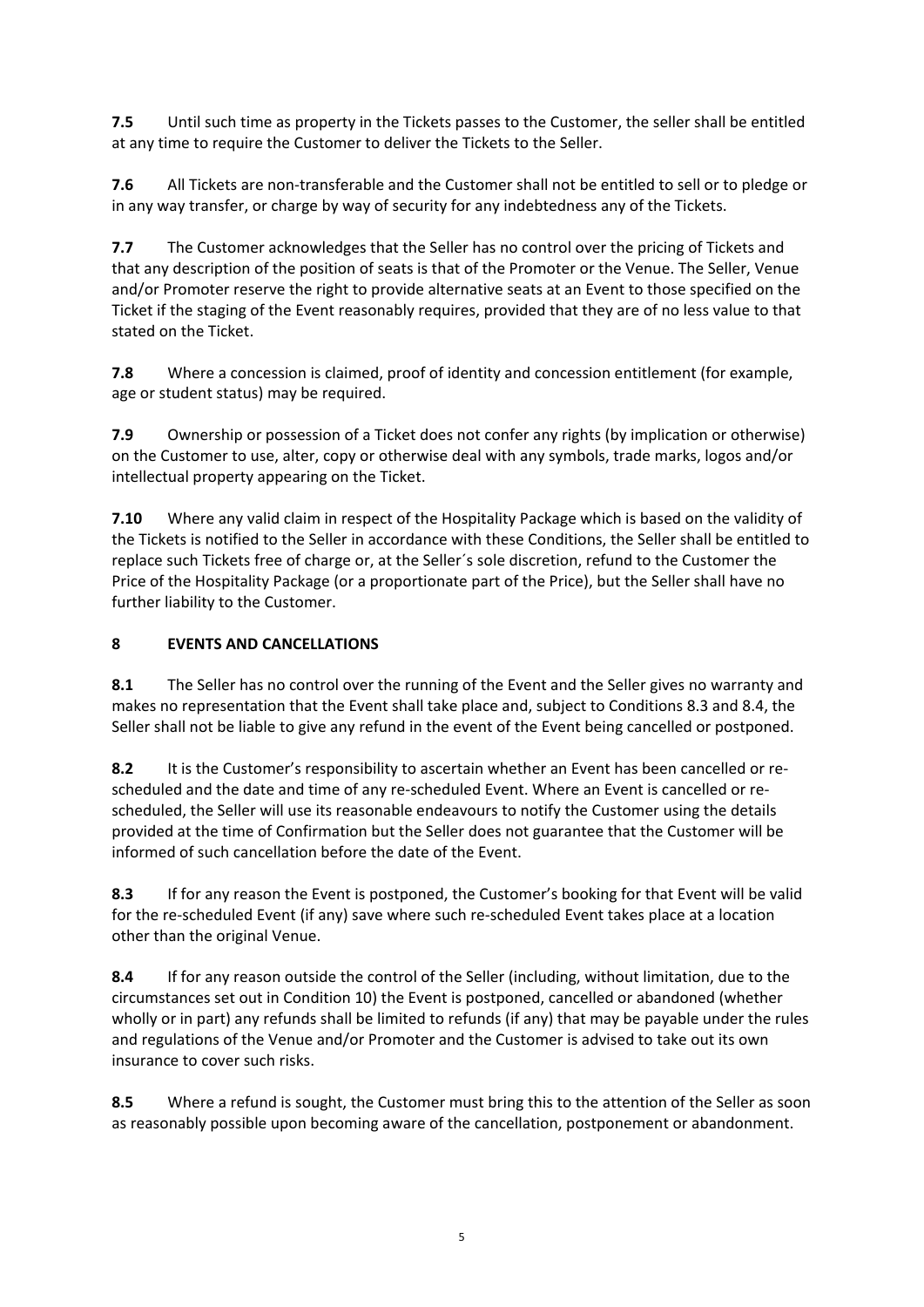**8.6** For Rugby matches, no guarantees can be given that the Event will take place at a particular time or on a particular date and the Venue and/or the Promoter reserve the right to reschedule any such Event without notice and without any liability whatsoever. The details given on Rugby tickets are indicative only and it is the Customer's responsibility to check the final arrangements for any matches for which they have tickets, including the date and kick-off time of any such Event.

**8.7** Subject as expressly provided in these Conditions, and except where the Hospitality Package is sold to a person dealing as a consumer, all warranties, conditions or other terms implied by statute or common law are excluded to the fullest extent permitted by law.

**8.8** Where the Hospitality Package is sold under a consumer transaction the statutory rights of the Customer are not affected by these Conditions.

**8.9** The Seller has no control over the running of the Event or the Venue and accepts no liability for any acts or omissions on the part of persons organising the Event or operating the Venue or their servants, agents, employees or sub-contractors and makes no representation that any individual artist, performer, player or participant shall appear at the Event.

**8.10** Any complaints concerning the Hospitality Package must be notified to the Seller in writing as soon as reasonably practicable after the Event.

## **9 LIMITATION OF LIABILITY**

**9.1** Notwithstanding anything to the contrary in these Conditions, the Seller shall not be liable to the Customer for any indirect or consequential loss or damage (including, without limitation, loss of revenue, loss of profits or loss of anticipated savings) arising out of or in connection with the performance or any breach of the Contract and the maximum liability of the Seller to the Customer in aggregate for any and all claims made against the Seller in contract, tort or otherwise under or in connection with the subject matter of the Contract shall not exceed the total Price paid for the Hospitality Package by the Customer to the Seller in respect of the Contract.

**9.2** Nothing in this Condition 9 shall operate to exclude liability for death or personal injury resulting from the negligence of the Seller.

### **10 FORCE MAJEURE**

The Seller shall not be liable to the Customer or be deemed to be in breach of the Contract or these Conditions by reason of any delay in performing, or any failure to perform, any of its obligations in relation to the Contract or to these Conditions if the delay or failure is due to any act beyond the Seller´s reasonable control, including but not limited to; any act of God, adverse weather conditions, explosion, fire or accident, war or threat of war, terrorist activity or threat of terrorism, sabotage, insurrection, civil disturbance or requisition, regulations, bye-laws, prohibitions or measures of any kind on the part of any governmental or local authority, import or export regulations or embargoes, strikes, lockouts or other industrial actions or trade disputes, power failure or postponement or cancellation of an Event.

### **11. CUSTOMER DEFAULT**

**11.1** The Seller may without prejudice to any rights or remedies which it may have against the Customer defer or cancel the Contract if: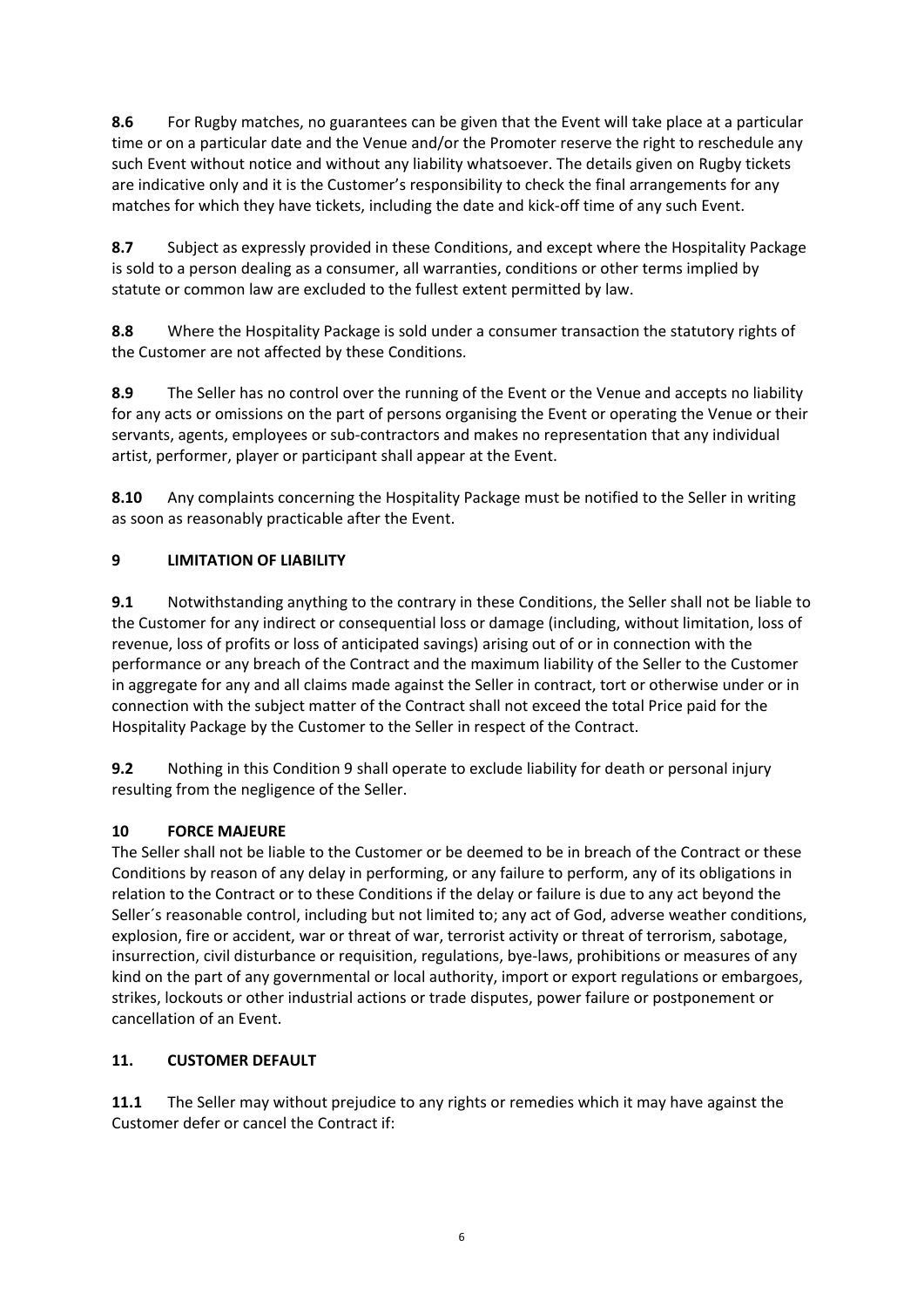a) the Customer commits a material breach of any of its obligations under the Contract which is not capable of remedy; or

b) the Customer has committed a material breach of any of its obligations under the Contract which is capable of remedy but which has not been remedied within a period of 7 days following receipt of written notice to do so; or

c) the Customer enters into any compromise or arrangement with its creditors, or if an order is made or an effective resolution is passed for its winding up (except for the purposes of amalgamation or reconstruction as a solvent company) or if a petition is presented to court, or if a receiver, manager, administrative receiver or administrator is appointed in respect of the whole or any part of the other party<sup>1</sup>s undertaking or assets; or

d) the Customer (if in business) ceases or threatens to cease to carry on its business; or

e) the Customer (if an individual) is made bankrupt; or

f) the Customer fails to pay the Price in full with less than 12 weeks remaining prior to the Event following the issue of an invoice requesting payment of the Price.

## **12 INDEMNITY**

The Customer shall indemnify the Seller in full against and hold the Seller harmless from all claims, costs, damages, liabilities, expenses (including but not limited to legal expenses) demands and judgements awarded against or incurred or paid by the Seller as a result of or in connection with any and all acts or omissions of the Customer, its guests, employees, agents or subcontractors including but not limited to acts or omissions at the Event and damage caused to the Venue by the Customer or its guests.

### **13 VENUE CONDITIONS**

**13.1** The Customer is responsible for its guests and will procure that its guests comply with these Conditions (where relevant) and with any rules, regulations and directions set down by the Seller, the Promoter and/or the Venue owner including, without limitation, any and all relevant statutes, safety announcements, Venue regulations and conditions of sale applicable to Tickets.

**13.2** The Customer will not resell or otherwise transfer or offer for sale or transfer any part of a Hospitality Package without the prior written consent of the Seller.

**13.3** The Customer will not use any or part of a Hospitality Package (including, for the avoidance of doubt, any Tickets) as prizes in competitions, sweepstakes, raffles, draws or for other similar commercial, promotional or charitable purposes without the Seller's prior written consent.

**13.4** The Customer will not display any signage, promotional material or other such items anywhere at the Venue without the Seller´s prior written consent.

**13.5** The use of equipment for recording or transmitting any audio, visual or audio-visual material or any information or data inside any Venue is strictly forbidden. Unauthorised recordings, tapes, films or similar items may be confiscated and destroyed. Neither the Venue nor the Promoter shall be liable for any loss or damage to confiscated items.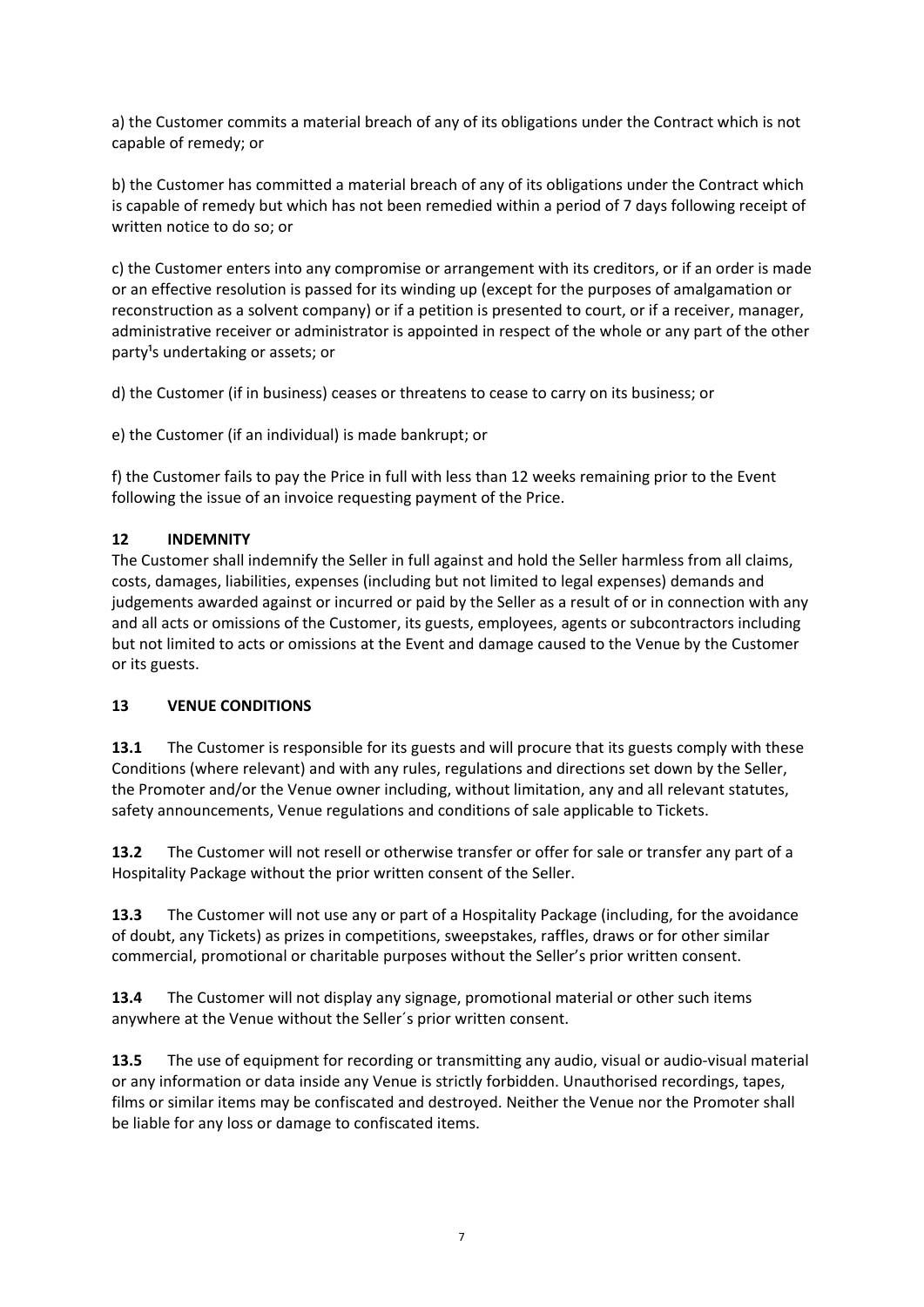**13.6** The management of the Venue reserves the right to request that Ticket holders leave the Venue at any point on reasonable grounds (including, by way of example only, where Ticket holders fail to comply with Venue regulations or act in a manner which, in the reasonable pinion of the Venue, is likely to affect the enjoyment of other visitors to the Venue) and may take appropriate action to enforce this right. The Customer and the Customer's guests must comply with instructions and directions given by Venue staff and stewards. No refunds will be given to Ticket holders who are refused entry or ejected due to their own behaviour

**13.7** The management of the Venue reserves the right to conduct security searches from time to time and confiscate any item which, in the reasonable opinion of the management of the Venue, may cause a danger or disruption to other members of the audience or the Event.

**13.8** As a minimum, smart casual attire is required in the facilities at the Venue and the Seller reserves the right to refuse admission to any person wearing inappropriate items of clothing and/or footwear or to require any such person to leave the Venue. Specific advice in relation to dress code will be included in the event information section of any hospitality documentation sent to the Customer.

**13.9** Where drinks are bought on a consumption basis, returns of open bottles of wine, spirits, and part kegs of draught beer and lager cannot be accepted.

**13.10** Neither the Seller, the Venue nor the Promoter accepts any responsibility for any loss or damage to personal possessions brought into the Venue by the Customer or its guests other than as caused as a result of the negligence of the Seller or that of the Venue or the Promoter.

**13.11** By attending an Event, Ticket-holders consent to filming and sound recording of themselves as members of the audience. The Venue or Promoter may use such films and recordings (including any copies) without payment.

**13.12** A breach by the Customer of paragraph 13.2 or 13.3 shall entitle the Seller to terminate the Contract without refund to the Customer.

## **There are some broader related clauses regarding the sales of Gold Tickets for Rugby World Cup 2023; these terms can be accessed in Appendix 1.**

### **14 GENERAL**

**14.1** The Contract is personal to the Customer and the Customer shall not assign or transfer or purport to assign or transfer to any other person any of its rights or sub-contract any of its obligations under the Contract. The Seller shall be entitled to assign or sub-contract any of its rights, benefits and interests in or under the Contract to third parties.

**14.2** Notices shall be deemed to be served on delivery when delivered by hand, on receipt of a printout confirming due transmission when transmitted by electronic mail or facsimile, or 5 days after mailing if sent by mail, provided the postage is properly paid and such notice is correctly addressed to the respective party at the address made known by each party prior to entering into the Contract. If a party changes its address for notification purposes, then it shall give the other party written notice of the new address and the date on which it shall become effective.

**14.3** No waiver by the Seller of any breach of the Contract or these Conditions by the Customer shall be considered as a waiver of any subsequent breach of the same or any other provision.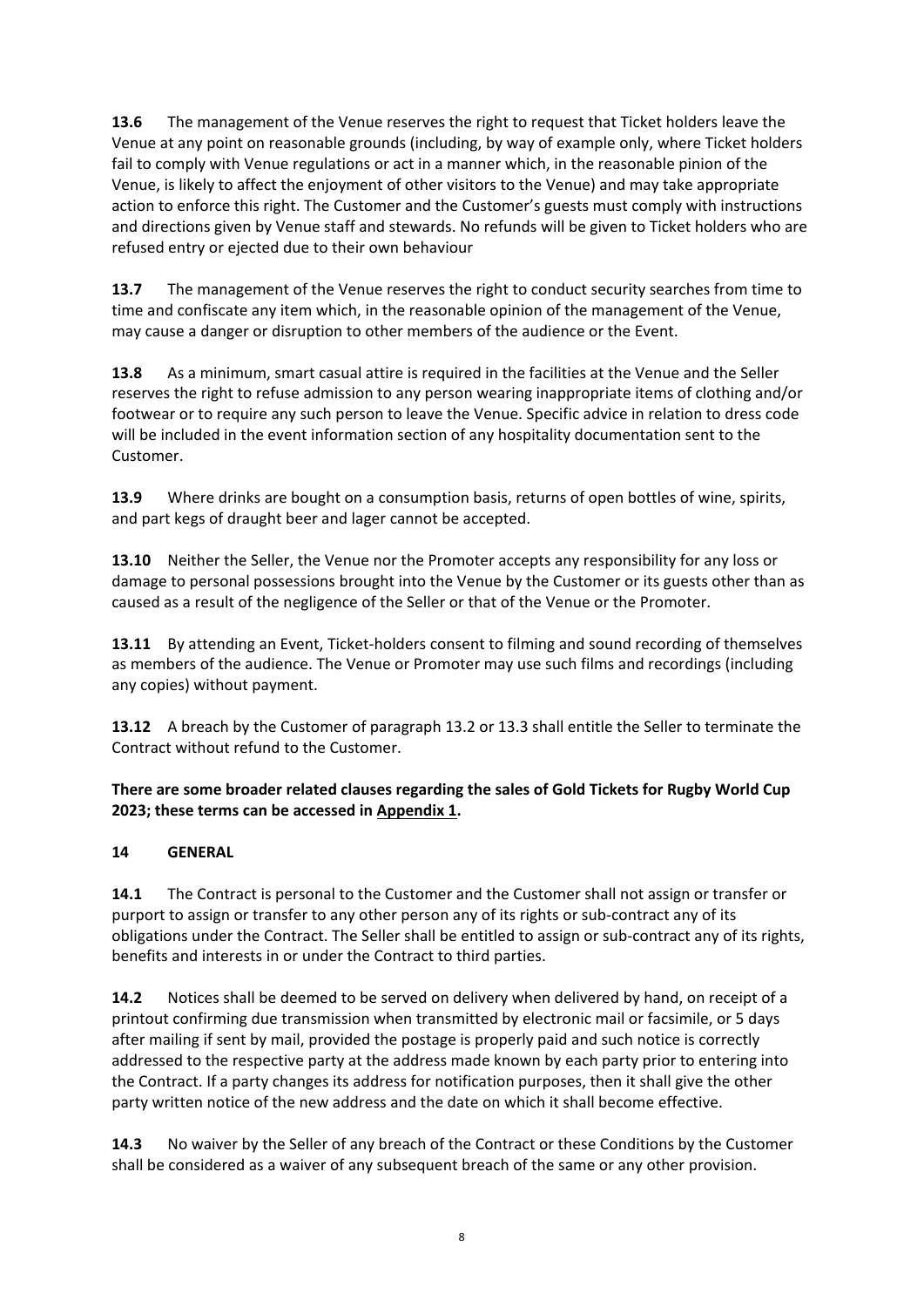**14.4** Nothing in the Contract or these Conditions shall constitute or be construed as constituting a partnership or joint venture between the Seller and the Customer or shall authorise either party to enter into contractual relationships or incur obligations on behalf of the other party.

**14.5** Any person, other than the Venue or the Promoter, not a party to these Conditions shall have no rights to enforce any term of the Contract or these Conditions.

**14.6** If any provision of these Conditions or the Contract is found by any competent authority or a court of law to be invalid or unenforceable for any reason, the invalidity or unenforceability of that provision will not affect the validity or enforceability of the remainder of these Conditions and the Contract shall continue in full force and effect.

**14.7** In respect of bookings for Hospitality Packages for certain Events/at certain Venues, the Seller will use information provided by the Customer to process the booking and deliver the services to the Customer, and the Seller will share this information with the Venue and/or the Promoter (as applicable) for the purposes of the Venue and/or the Promoter (as applicable) managing the arrangements at the Venue/Event and, where applicable, facilitating elements of the service delivery to the Customer. Where information is shared with the Venue and/or Promoter (as applicable), such information will be processed in accordance with the Venue's and/or Promoter's privacy policy (which is available on such party's website or on request to such party) and, only where the Customer has specifically opted-in to consent, used for marketing purposes to receive marketing material from the Venue and/or Promoter (as applicable). If the Customer has any questions about how the Seller collects and processes information, or about the Seller's Privacy Policy more generally, please contac[t privacy@daimani.com.](mailto:privacy@daimani.com)

**14.8** If any dispute arises with respect to the sale of a Hospitality Package pursuant to these Conditions, the Seller and the Customer shall each use their respective reasonable endeavours to consult or negotiate in good faith and attempt to reach a just and equitable settlement satisfactory to both parties.

**14.9** Whilst not restricting either party's rights to pursue court proceedings, if the Seller and the Customer are unable to settle any dispute by negotiation within 28 days, the parties may attempt to settle it by mediation. To initiate mediation a party must give written notice to the other party to the dispute requesting a mediation.

**14.10** As an online trader, the Seller also draws the Customer's attention to the European Commission's Online Dispute Resolution Platform which is accessible via the following link: http://ec.europa.eu/consumers/odr/.

**14.11** These Conditions and the Contract shall be governed by and construed in accordance with the laws of France, and the Customer agrees to submit to the non-exclusive jurisdiction of the courts in France.

# **Version 1.0 Paris, 25th April 2021**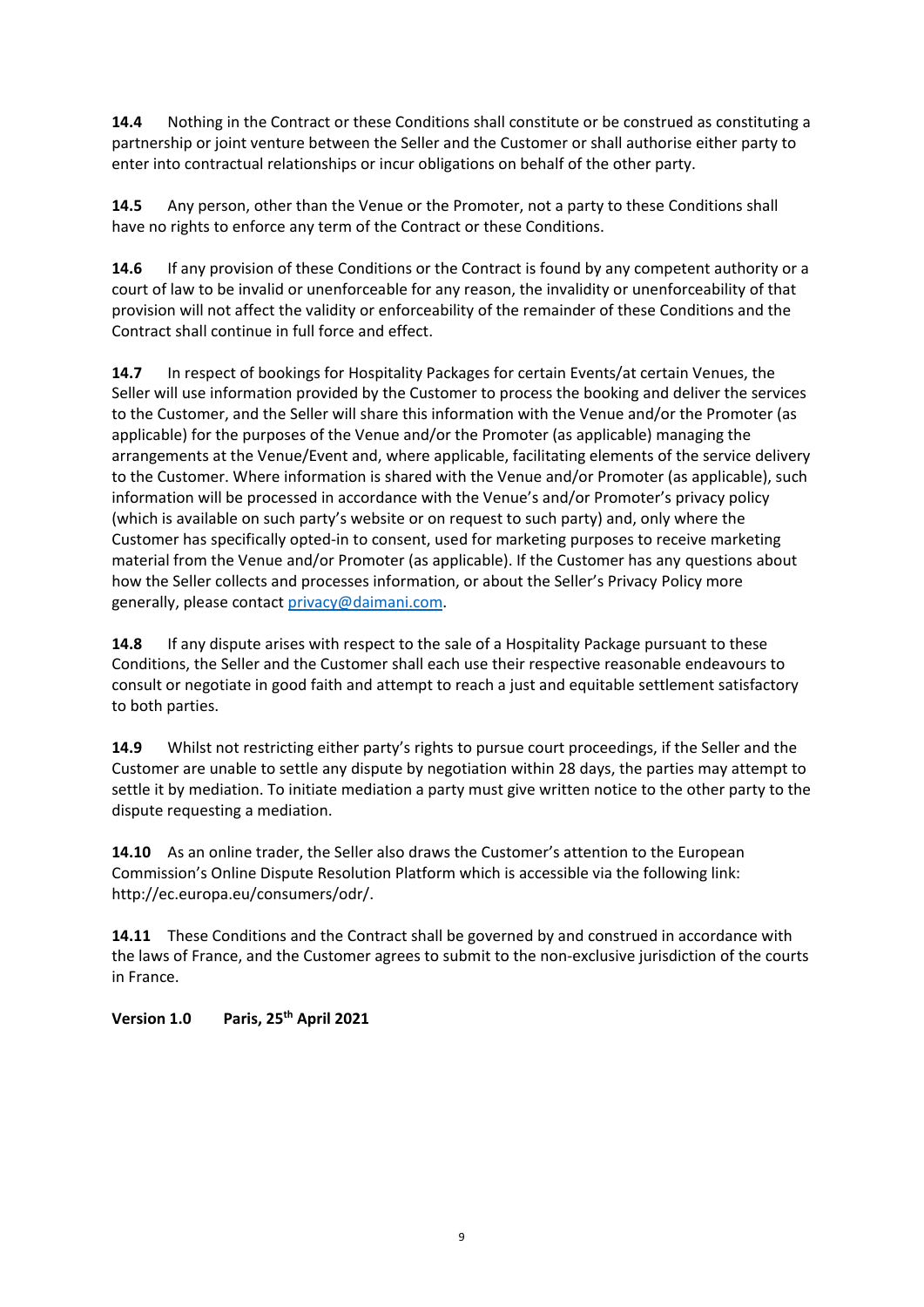#### **APPENDIX 1**

# **SPECIAL TERMS AND CONDITIONS APPLICABLE TOTHE SALE OF GOLD HOSPITALITY TICKETS VALID FOR ALL THE MATCHES OF RUGBY WORLD CUP 2023**

#### **1. SCOPE AND ENFORCEABILITY OF THESE SPECIAL TERMS OF SALE (T&Cs)**

These Special Terms and Conditions govern the sale of Gold tickets issued for the Rugby World Cup 2023 (the "Tournament") that are acquired as part of a package that grants their holders the right to watch one of the matches of the Tournament (a "Match of the Tournament") and are bundled with inseparable hospitality services (the "Tickets").

Gold Tickets can only be bought from RUGBY HOSPITALITES ET VOYAGES which itself purchases them from the France 2023 Organisation Committee ("FRANCE 2023").

These T&Cs apply to any natural or legal person that acquires one or more Tickets from FRANCE 2023 or from any official agent (the "BUYER"), and to any BENEFICIARY (i.e. any person that benefits, in any way whatsoever, from a Ticket bought by the BUYER), each of whom being referred to as a "HOLDER". FRANCE 2023 is entitled to modify these T&Cs from time to time, without notice. The version of the T&Cs that is applicable is the version accepted on the date on which the Ticket is bought.

The BUYER's placing of any order is confirmation of the BUYER's full acceptance of these T&Cs. The BUYER hereby stands surety for the BENEFICIARY's compliance with these T&Cs. The validation of the Ticket, and the HOLDER's entry into any ticketed area of a stadium, will be tantamount to the HOLDER's irrevocable acceptance of the terms and conditions which are applicable in all the stadiums in which Rugby World Cup 2023 matches will take place (the "Stadium Rules and Regulations"), which will be sent by e-mail to the BUYER, who must then forward them on to the BENEFICIARIES. The Stadium Rules and Regulations will also be displayed at the entrance to each stadium and are available to view on the Website of FRANCE 2023. Any HOLDER who does not comply with these Stadium Rules and Regulations may be denied access to the stadium or may be expelled from it without being entitled to claim a refund for their Ticket. These T&Cs will prevail over the provisions of the Stadium Rules and Regulations in case of any conflict.

Any terms that conflict with these T&Cs or the Stadium Rules and Regulations, such as other contractual terms, are unenforceable against FRANCE 2023 or against any official agent, where applicable. No special terms and conditions will prevail over these T&Cs unless the parties expressly provide otherwise. These T&Cs will also prevail over the General Terms of Sale applicable to the Official Box Office of FRANCE 2023.

### **2. PURCHASE AND DELIVERY OF THE TICKETS**

#### *2.1. Purchasing terms*

As stated in article 1, the Tickets may only be bought from FRANCE 2023 or from an official agent or a sales channel authorised by FRANCE 2023. FRANCE 2023 will be entitled to curtail or to extend the periods during which the Tickets are available for purchase, at any point in time, by any means and/or on any medium and via any intermediaries whatsoever.

FRANCE 2023 alone will decide through what channels the Tickets are distributed.

FRANCE 2023 will also be entitled to offer different terms of sale to certain BUYERS, such as priority buying rights to buy Tickets for specific matches or stadiums.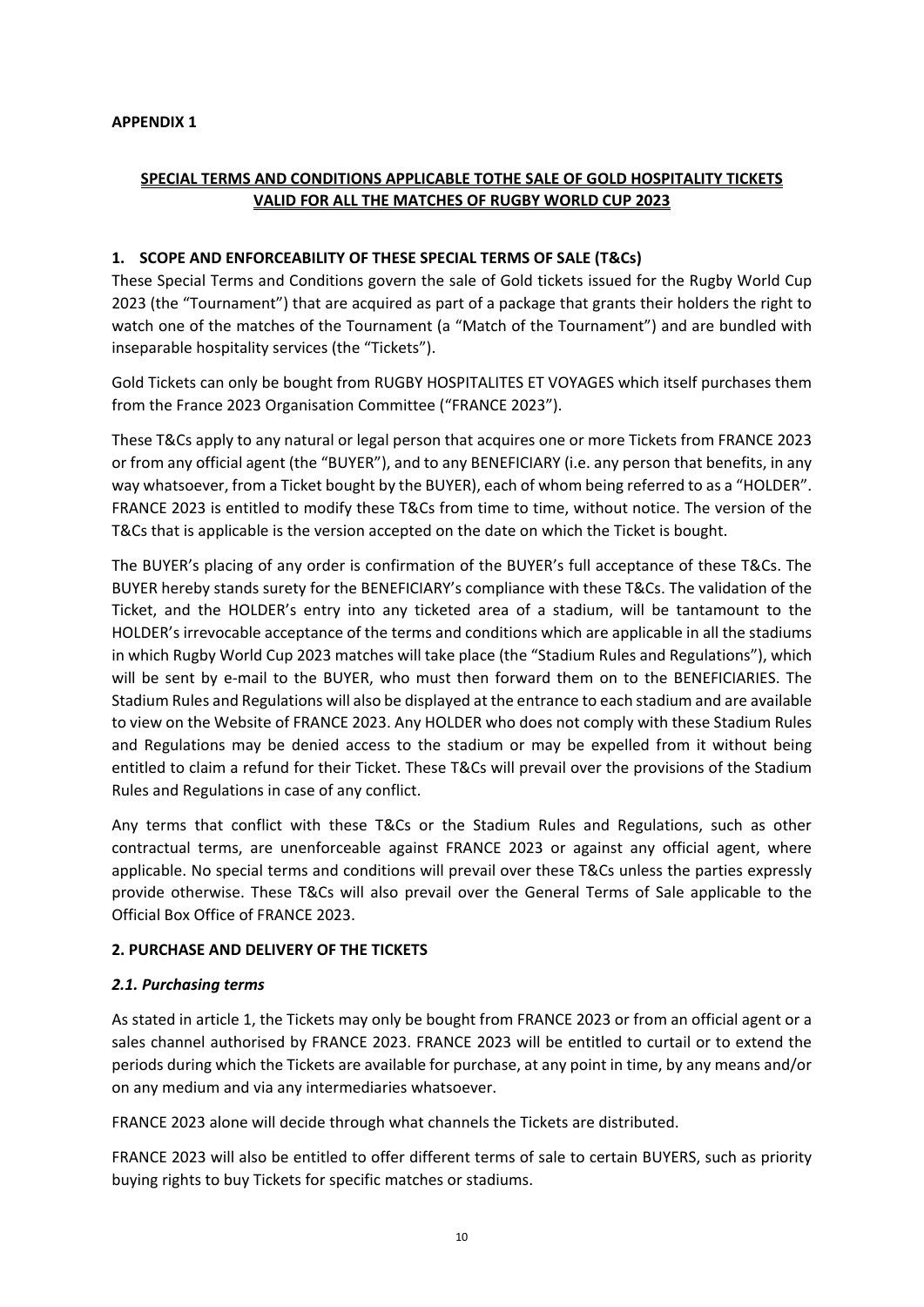Any Tickets that are obtained via a distribution channel other than those authorised by FRANCE 2023 will be null and void and may be cancelled without the HOLDER being entitled to any refund.

## *2.2. Delivery of the Ticket*

For environmental reasons, Tickets will be delivered primarily in the form of an electronic ticket ("e-Tickets"), although exceptions to this rule may be made. Mobile tickets ("m-Tickets") may also be delivered.

These Tickets may be sent by e-mail or made available in a dedicated space of a web site operated for the Tournament.

e-Tickets must be printed out in portrait mode on blank sheets of white A4 paper without altering the size of the printout, using an inkjet or laser printer. No other medium (tablet, computer smartphone, mobile telephone, etc.) may be used to present the Tickets. Any Ticket that is only partly printed out, or is soiled, damaged or illegible, will not be considered as valid and may not therefore grant its HOLDER access to the stadium.

FRANCE 2023 is entitled to cancel, without notice and without any refund, any purchase of a Ticket that might involve a risk of fraud, such as in case of a fraudulent use of a payment card, or in case of a breach of the security of Rugby World Cup 2023.

### *2.3. Terms of use of the Tickets*

Each Ticket will only be valid for the match and match date stated on the Ticket, or in case of a postponement, on the date of the postponed match. Tickets are neither exchangeable nor refundable, and may not be resold on the official resale platform of FRANCE 2023 (the "Official Resale Platform of FRANCE 2023"), as mentioned in article 3.

Each Ticket will be registered and electronically delivered in the name of the BUYER, and where applicable, in the name of the BENEFICIARY.

In order to be able to enter the stadium, any HOLDER, even if they are under-age, must present their Ticket at one of the checkpoints implemented, together with an identity document in their name (national identity card or currently valid passport). In the absence of these credentials, entry to the stadium may be denied.

In the case of m-tickets, the HOLDER must carry a functional mobile terminal (such as a smartphone) that enables the reading of the bar code or QR code of the m-ticket on its screen.

FRANCE 2023 and Rugby World Cup Limited ("RWCL") disclaim liability in case of loss or theft of the mobile terminal on which the m-ticket is stored, or in case of a malfunction of the mobile terminal (due for instance to a discharged battery, not being able to display or retrieve the m-ticket, a breakdown or technical malfunction of the mobile terminal, not being able to connect to the Internet). If need be, the HOLDER of an m-ticket may make contact with the customer service officers at the stadium, to have their ticket printed on a physical medium.

France 2023, RWCL and any official agent involved hereby disclaim liability for loss or theft of the HOLDERS' Tickets.

Any exit from the stadium will be final. The HOLDER will not be permitted to re-enter the stadium.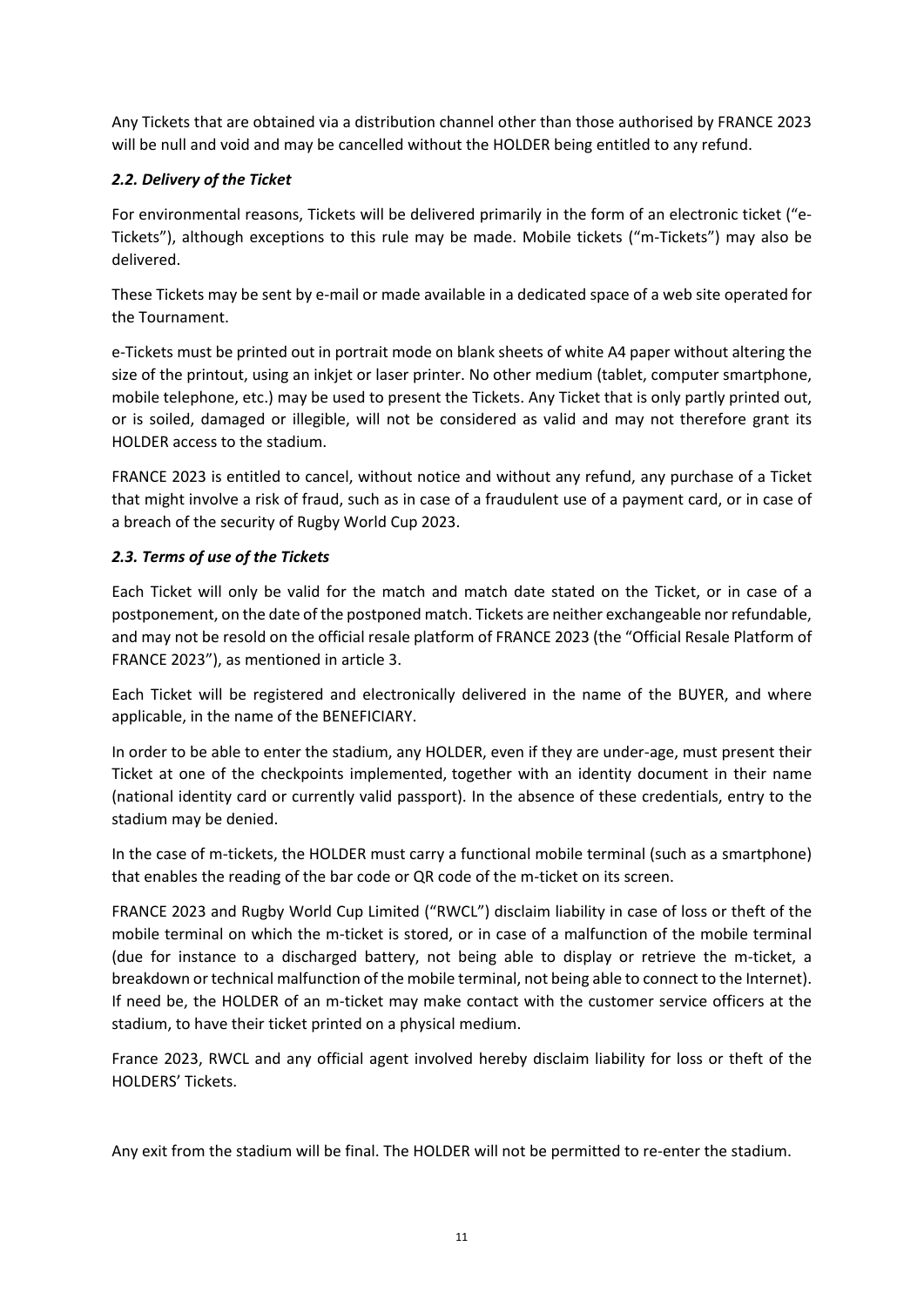## *2.4. Customer service*

The HOLDERS should get in touch directly with the official agent from which the Ticket was bought.

Any queries concerning Tickets may also be addressed to the Customer Service unit of FRANCE 2023, which may be contacted using an online form available at ( <https://tickets.rugbyworldcup.com/fr/contactez-nous> ) or by e-mail at the following address: contact@france2023.rugby

## **3**. **RESALE OF TICKETS AND PROHIBITION AGAINST THE USE OF THE OFFICIAL RESALE PLATFORM**

It is strictly forbidden to sell, transfer or offer to sell or transfer (for example on websites, in the immediate surroundings of the stadium or within the stadium precincts), in any way or form, whether free of charge or in return for consideration, any Tickets which is only for the use of the BUYER or their BENEFICIARY, without first securing the express consent of FRANCE 2023.

A Gold Ticket may not be separated from the hospitality services that are included in the package.

BUYERS or BENEFICIARIES may not therefore use the Official Resale Platform.

In any event, the BUYER undertakes to comply with the T&Cs and the Stadium Rules and Regulations and hereby guarantees that any HOLDER will consent to the T&Cs and the Stadium Rules and Regulations and will comply fully with them.

In order to avoid black market sales, FRANCE 2023 is entitled to rescind, without notice and without any formalities, any order for Ticket(s) that are subsequently resold or transferred without the express consent of FRANCE 2023. If this happens the order will be cancelled, the HOLDER will be denied entry to the stadium, and civil or criminal action may also be taken against them. The price of the Ticket(s) will not be refunded.

Please note, in this respect, that article L. 313-6-2 of the French Criminal Code provides as follows: *"the sale, the act of offering for sale or displaying with a view to a sale or transfer, or the provision of the means required to sell or transfer tickets to a sports, cultural or commercial event or to a live performance, on a regular basis, without the authorisation of the producer, the organiser or the owner of the rights to the event or performance in question, will be punishable by a fine of € 15,000. This will be increased to a fine of € 30,000 in case of repeat offending.*"

### **4. RESPONSIBILITY OF THE HOLDERS**

The HOLDERS are responsible for their Tickets. Tickets will not be refunded or exchanged (including in case of loss, theft or destruction) and no duplicate will be issued.

### **5. ACCESS TO THE STADIUM**

Only persons who are in possession of a Ticket (including children) may access the stadium. Any person who is not in possession of a Ticket may be expelled from the stadium. HOLDERS must keep their Tickets in their possession at all times. Any exit from the stadium will be considered as final. The HOLDERS undertake to comply with the safety measures implemented by FRANCE 2023 in its T&Cs, as well as with the Stadium Rules and Regulations where the match is taking place. Any breach of these measures may lead to the expulsion and prosecution of the HOLDER and in this case, they will not receive a refund for their Tickets.

Access to the stadium will be prohibited to minors aged under 16 unless accompanied by an adult. FRANCE 2023 advises parents against taking children aged under 3 years old to the stadiums.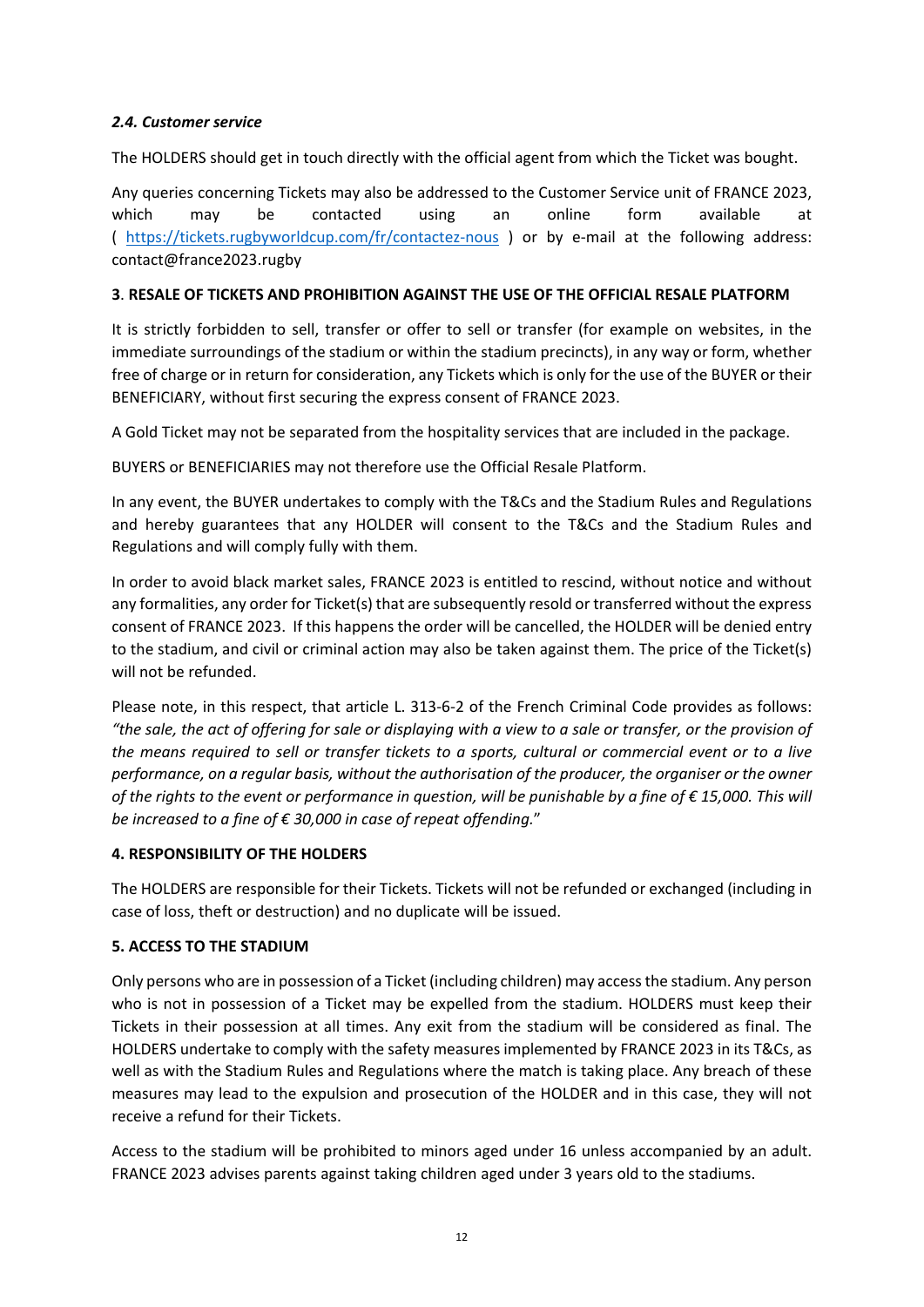For reasons of safety (such as to prevent terrorism) and public health (such as to take protective measures against an epidemic like Covid-19), FRANCE 2023 may take exceptional measures that might slow down access to the precincts of the stadium, which BUYERS and BENEFICIARIES acknowledge and consent to. Access to the stadium may be restricted to carriers of the documents required by the public health authorities on the date of the event (such as a health pass or a vaccine passport).

Anyone showing clear signs of intoxication or of being under the influence of drugs will be denied access to the stadiums and the hospitality areas.

Any person entering the stadium may be made to undergo a pat-down body search and may be requested to show the objects that they are carrying. These pat-down body searches may be carried out by any agent of the organiser of the event who is approved by the regional licensing board ("*commission régionale ou interrégionale d'agrément et de contrôle")*, in accordance with the prevailing and applicable legal and regulatory provisions. Anyone who refuses to submit to these checks or to follow the instructions issued by the personnel in charge of ensuring the application of these measures will be denied entry to the stadium and will not receive a refund of the price of their Ticket.

Access to the lounges and internal and other specially earmarked spaces both inside and outside the Stadium, and in general to any hospitality area, shall only be permitted on presentation of the means of access to the hospitality service provided or sent by France 2023.

The HOLDERS are advised to regularly consult the Website and the Stadium Rules and Regulations, in order to best prepare their visit to the stadiums.

#### **6. SAFETY RULES IN THE STADIUMS**

A person carrying objects featured in any list of objects prohibited by law (such as the provisions of article L. 332-8 of the French Sport Code and article 132-75 of the French Criminal Code) or by the Stadium Rules and Regulations may be denied access to the stadium or ejected from the stadium, and the price of their Ticket will not be refunded. The HOLDER undertakes to comply with the law and with the rules applicable to safety within sports venues.

If a HOLDER fails to comply with the rules governing prohibited behaviours and prohibited objects that are defined below, they may be denied access to the stadium, and the price of their Ticket will not be refunded.

Please note in this respect that article L. 332-1 of the French Sport Code provides as follows: "*in order to ensure the security of sports events, the organisers of these events may refuse to issue or may cancel the issuing of tickets to these events or deny access to them to any persons who have violated or who violate the provisions of the general terms of sale or of the internal rules that relate to the security of these events. To that end, the organisers may automatically process personal data pertaining to any of the violations mentioned in the penultimate section of this article, in keeping with terms laid down by a circular issued by the French Conseil d'Etat acting pursuant to a duly justified opinion issued and published by the French data protection authority, the CNIL.*"

HOLDERS are barred from accessing the precincts of a stadium while in possession of the following elements:

• Propaganda material of a racist or xenophobic nature, or constituting an incitement to violence. This also applies to the wearing of clothing or insignia of a racist or xenophobic nature, or constituting an incitement to violence. FRANCE 2023 rejects any group that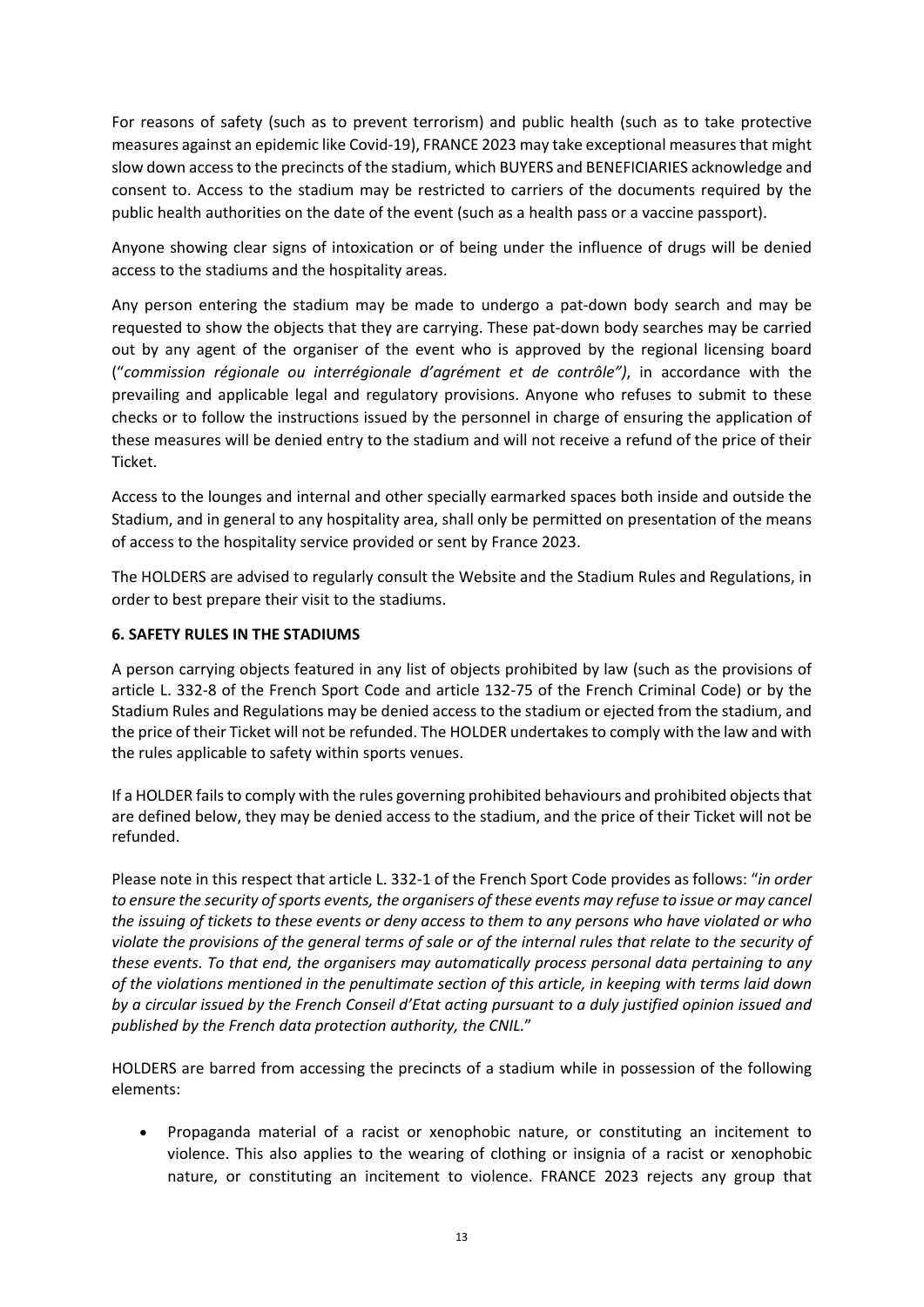encourages any form of violence and that displays symbols that might incite others to engage in this kind of behaviour.

- Any advertising, commercial, political or religious elements whatsoever, such as banners, boards, symbols or fliers.
- Any weapons, such as knives, sharp objects, bars, firearms, or any dangerous object, including umbrellas.
- Laser pointers.
- Aerosol sprays, corrosive substances and colorants.
- Glass objects, any kind of bottle, bowl, can or receptacle made out of a material that is fragile, particularly hard or that poses a risk of bursting, as per the definitions of such items in the prevailing and applicable laws, as well as any object weighing more than 500 grams or any receptacle with a volume greater than 500 ml. Smaller receptacle may be authorised but their caps must be removed.
- Large sized objects, such as step ladders, stools, chairs, cardboard boxes or suitcases (no safety deposit facilities will be provided).
- Any torches, rockets, fireworks, smoke bombs or any other pyrotechnic device.
- Alcoholic drinks or any type of recreational drug.
- Animals (with the exception of guide dogs).
- Helmets of any kind, electric vehicle batteries, prams.
- Wireless devices that emit radio waves (such as cell phone signal jammers, radio scanners and walkie talkies, wi-fi routers (wireless local networking devices)), with the exception of personal mobile phones and wireless receivers (such as radios).
- Noisy mechanical devices, such as megaphones and horns operated using compressed air.
- Drones.
- Selfie sticks, cameras and video cameras for commercial purposes.
- Objects that might compromise or disrupt the experience and enjoyment of the other spectators, such as large flags, oversized hats, large umbrellas, whistles, vuvuzelas, musical instruments, horns, etc.
- Any object that FRANCE 2023 considers to be dangerous, noxious and/or illegal, or that may be used as a weapon or a projectile or that might compromise or interfere in any other way with the safety of any person or the security of the venue.

Only hollow, flexible plastic poles with a maximum length of 70cm may be brought into the stadium without prior authorisation.

Similarly, it is forbidden:

- to scale or cross any fences, barriers or other elements designed to contain or segregate the audience;
- to engage in races, stampedes or slides;
- to enter onto the playing field or enter any other unauthorised area of the stadium;
- to sell or to hand over, on the precincts of the stadium or in its immediate surroundings, any promotional or commercial item or object without the prior authorisation of FRANCE 2023. FRANCE 2023 is entitled to ask the HOLDER to produce a copy of this authorisation upon entering the stadium or at any point in time during their presence in the stadium;
- to bring and/or to keep the balls used in Rugby World Cup 2023 matches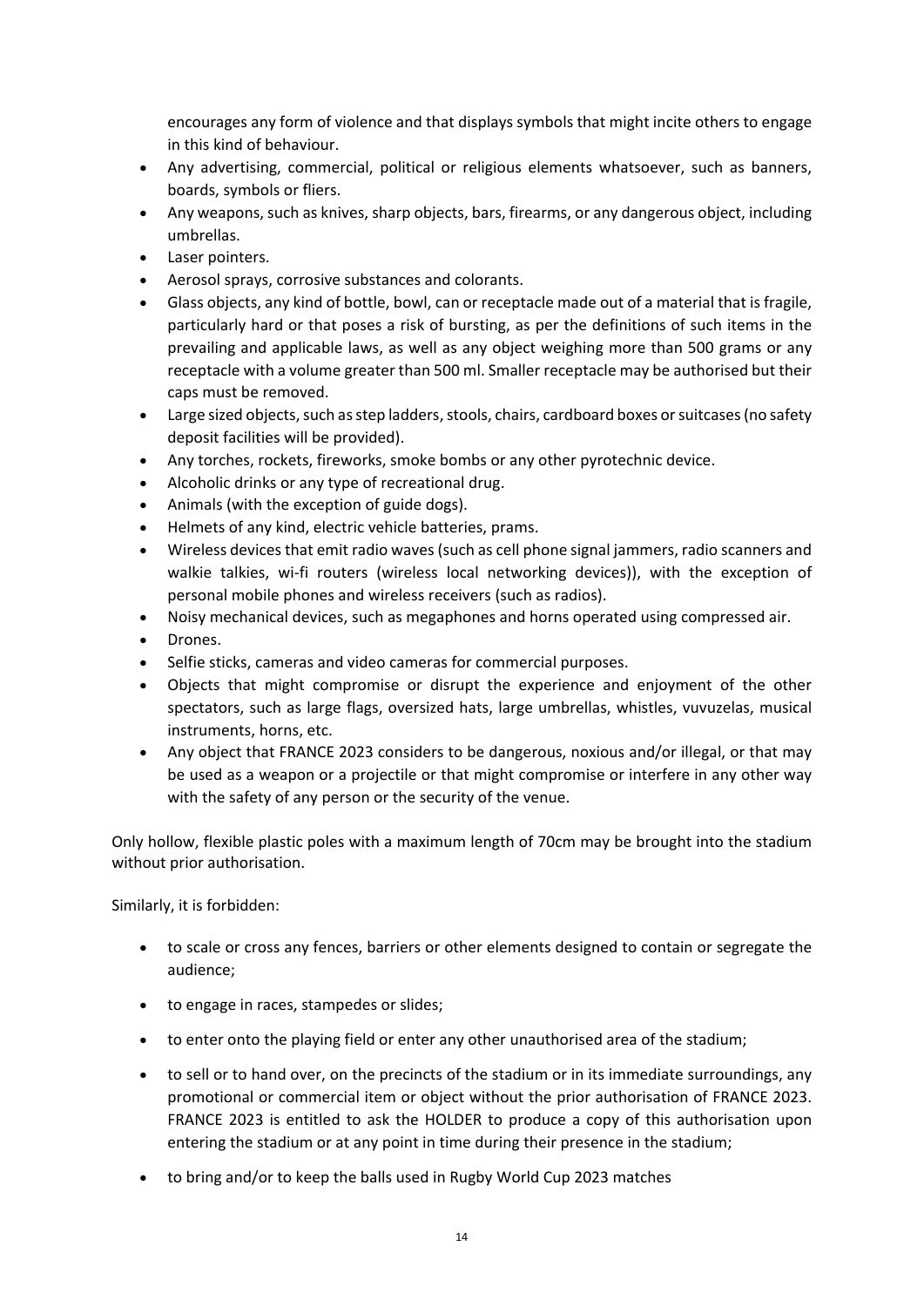HOLDERS must at all times follow the instructions issued by the police, the members of the security detail, the fire brigade, the stewards, the medical personnel, or announced over the stadium's tannoy system. For reasons of safety and security, HOLDERS must be prepared to change seats if the police, members of the private security detail or stewards order them to do so, even if they are asked to relocate to seats outside the zone that is in principle earmarked for them.

FRANCE 2023 is entitled to deny access to the stadium to any person whose clothing or behaviour might jeopardise the progress of the match. Respect for one another and fair-play are key values. Therefore, HOLDERS undertake in particular not to engage in any behaviour that might cause harm to other persons, to the event or to FRANCE 2023.

Inside the hospitality areas, the HOLDERS undertake to adopt an attitude and behaviour that are not likely to jeopardise the holding or the progress of the match or harm the other HOLDERS or the employees and service providers working there. The HOLDERS must also dress in a way that is appropriate in light of the services included with the Ticket. Where applicable, France 2023 will inform the HOLDER, prior to the match, about the dress code required for each hospitality area, the HOLDER undertaking in advance to comply with same.

Alcoholic drinks may be proposed for consumption in the hospitality areas. The HOLDERS are aware of the dangers posed to their health and behaviour by the consumption of alcohol and undertake not to exceed the reasonable limits of alcohol consumption in order not to jeopardise the orderly progress of the match or cause harm to anyone else. Any HOLDER who fails to comply with these provisions will be escorted outside the Stadium and/or the hospitality areas, and will not be entitled to claim any reimbursement.

The HOLDERS undertake to act strictly in keeping with the applicable laws in France and abroad against bribery, influence peddling and conflicts of interest. The BUYERS undertake and guarantee that their employees, shareholders, directors, senior officers, affiliates and subcontractors, as well as their legal representatives, will comply with this undertaking.

It is also forbidden to jeopardise the orderly progress of the match by holding an unauthorised event or demonstration within the stadium or nearby, whether the event or demonstration in question is of a commercial nature (including any "*ambush marketing*"), or of a militant or personal nature.

It is forbidden to conduct any sales activity whatsoever, to offer free of charge or in return for consideration, to sell or to hold items with the intention of selling them (such as, but not limited to, drinks, food, souvenirs, clothes, promotional and/or commercial items, printed materials), without the prior written authorisation of FRANCE 2023 and/or RWCL.

For safety and security reasons, parents are advised not to hold young children on their lap.

Spectators must at all times comply with the Stadium Rules and Regulations, which are available to view on the Website.

### **7. IMAGE RIGHTS**

Any HOLDER authorises FRANCE 2023 and the operator of the stadium, free of charge, to record and to use images in which they appear, by any means of acquisition (photography, video, etc.) during the matches, on all media (without limitation in terms of quantity) and via any means of publication or broadcasting, worldwide and for the entire duration of the protection of the rights over same, with permission to assign these rights, for commercial or promotional purposes and/or for the purposes of showing the Rugby World Cup 2023 matches, the stadium and/or FRANCE 2023, and as part of the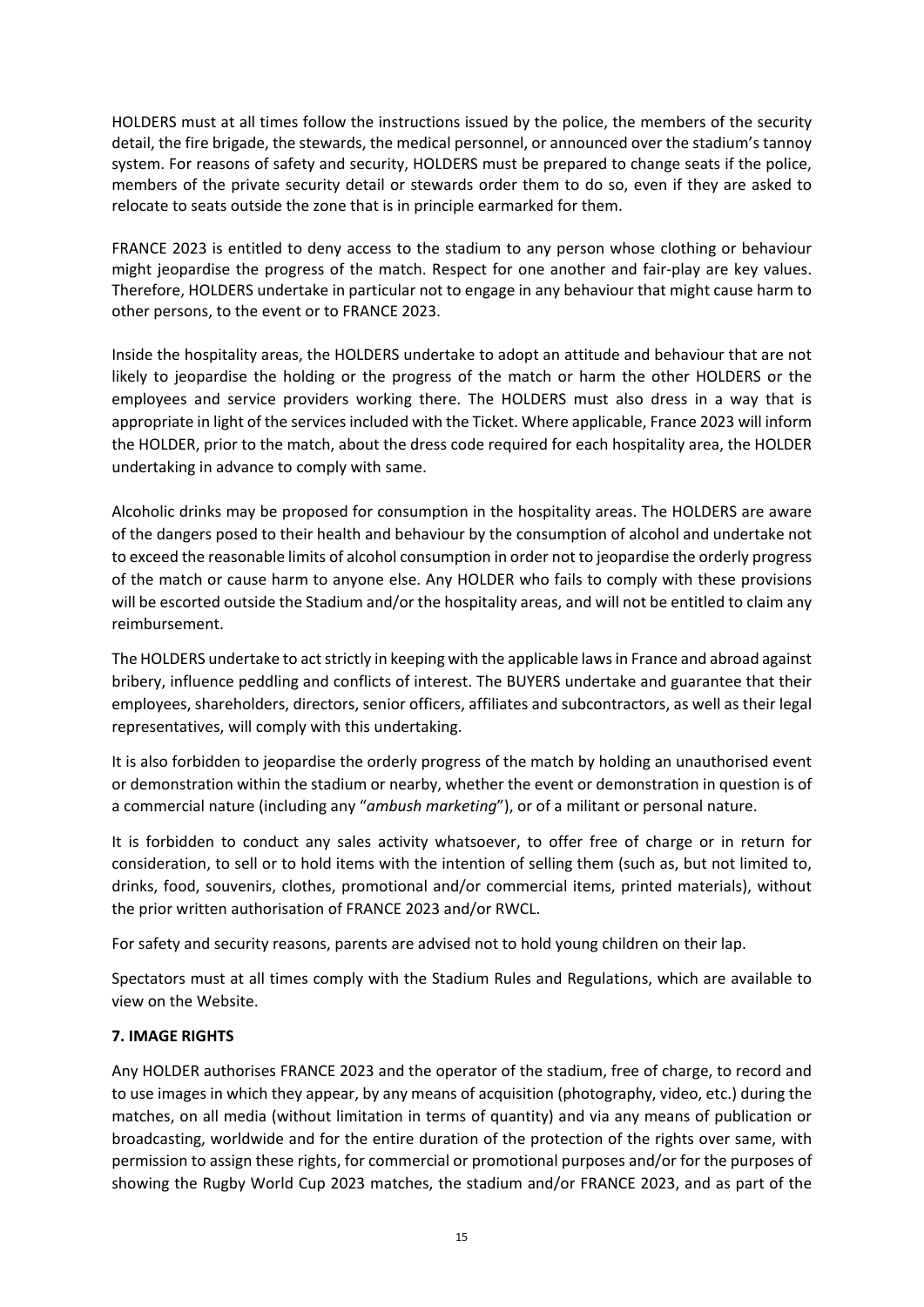transmission of these matches by any medium whether current or future. FRANCE 2023 and RWCL are entitled to assign these rights freely to any third party of its choosing.

Any photographs taken or other recordings of sounds or images made by a HOLDER in a stadium may be used only for private and personal, non-commercial and non-promotional purposes. Apart from private and personal, non-commercial and non-promotional purposes, i.e. to the exclusion of any commercial purposes, the HOLDER must not publish or broadcast at any time, over the Internet, on radio, on television and/or on any other form or type of media, whether current or future, any sound, image, description or result and/or statistics of a match (whether wholly or partly), including any content of this kind created, recorded or captured as a still or moving image by mobile phones or by any other form of wireless and/or portable terminal, nor aid or abet any other person in engaging in such activities.

### **8. SPORTS BETTING**

In order to circumvent the risk of fraud in sports, it is forbidden to bet in any way whatsoever (electronically or otherwise) within the precincts of the stadium, on any elements, results or events linked to the sports event, or to use any means of communication (electronic or otherwise) to gather sports-related data intended for betting purposes. In the event of a violation of this prohibition, all requisite measures will be taken, ranging up to expulsion of the person involved from the stadium.

#### **9. PROMOTIONAL AND COMMERCIAL ACTIVITES**

It is strictly forbidden to use any Ticket as a means of promotional and/or commercial activities, for instance as a prize in any competition, charity sale, auction, competition, game, lottery, internal incentivisation operations and any similar activities.

It is forbidden to use any Ticket as an element of a sale linked to the provision of any services or the sale of any goods by the BUYER, a BENEFICIARY or a third party, without first securing the express approval of FRANCE 2023.

FRANCE 2023 are entitled to bring any civil or criminal action that it will see fit in case of a violation of these provisions.

#### **10. VIDEO SURVEILLANCE**

The HOLDER is informed that, for their safety and security, the stadium is equipped with a CCTV system that is monitored by French officers of the *Police Judiciaire* and whose images may be used in case of legal action or prosecution. Data subjects have a right to access the recordings throughout the timescale of retention of the images in accordance with the provisions of article L. 253-5 of the French Homeland Security Code. This right may be exercised by writing to the operations manager of the stadium involved or to the French Data Protection Authority (CNIL) at the following address: CNIL - 3 Place de Fontenoy - TSA 80715 - 75334 PARIS CEDEX 07.

### **11. DATA PROTECTION LAW**

FRANCE 2023 undertakes to process and to store any personal data that is entrusted to it in keeping with the provisions of the French data protection law no. 78-10 of 6 January 1978, subsequently modified by the French law no. 2018-493 of 20 June 2018, as well as the European General Data Protection Regulation no. 2016/679 (the "GDPR"), solely for the purposes of the organisation and the management of the matches that it organises and to keep BUYERS informed about the latest news of FRANCE 2023 and grant them priority access to goods and services linked to its activities. The HOLDERS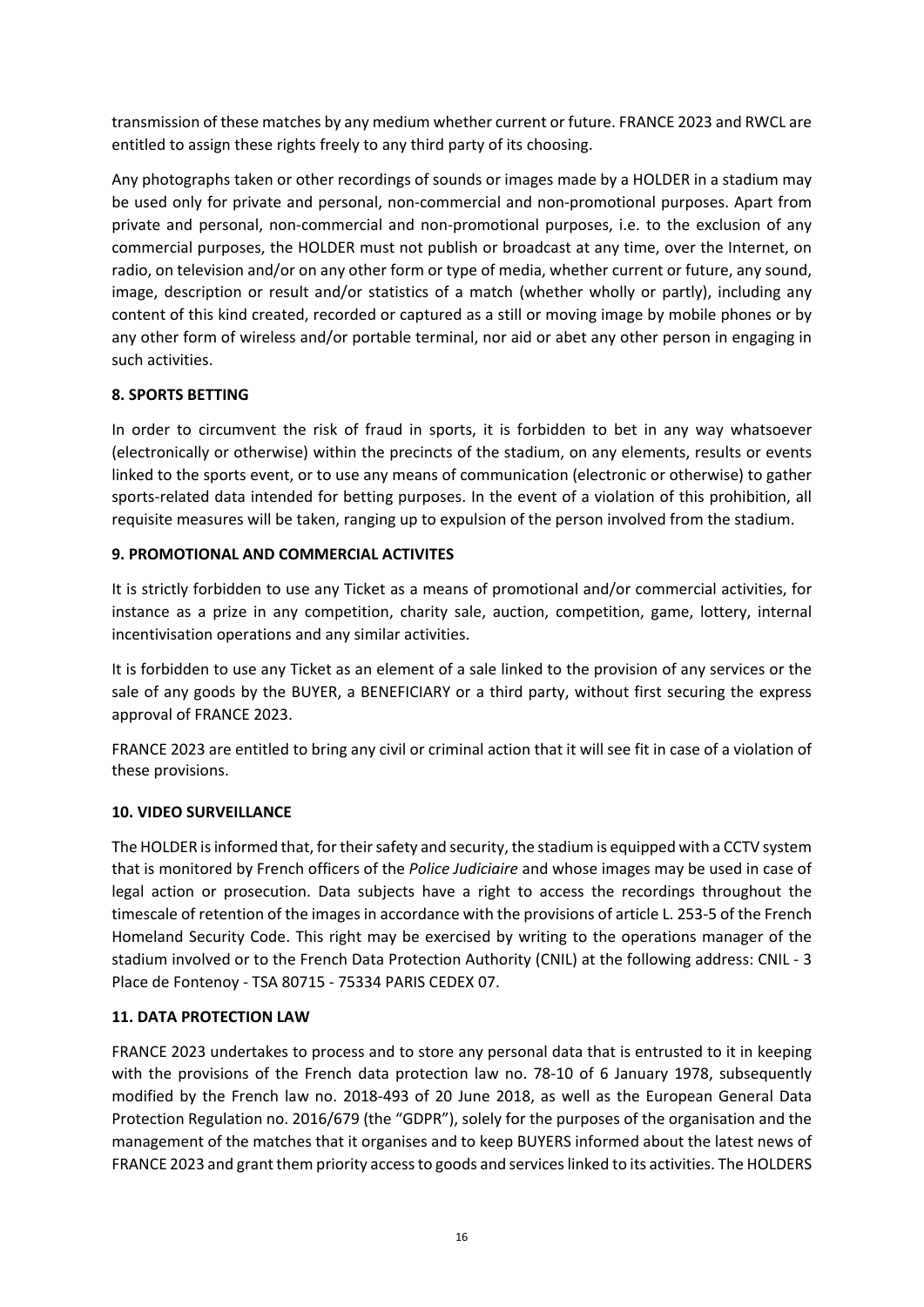are informed that they have rights of access, rectification, limitation, portability and erasure over this information in accordance with the French law no. 78-17 of 6 January 1978 and the GDPR (as mentioned above). Any person whose personal data is gathered also has the right to challenge, on legitimate grounds, the processing of their data, and the right to determine the fate of their data after their death. These rights may be exercised at any time by sending a request by post to the following address:

FRANCE 2023 – 5 avenue du Coq, 75009 Paris, France.

FRANCE 2023 undertakes to deal with this request within a timescale of one month following its receipt.

If a HOLDER believes, after contacting FRANCE 2023, that their data protection rights have not been complied with, they may send a complaint to the CNIL

For more information concerning the processing of personal data, please consult our confidentiality policy, which is accessible at the following address: [https://tickets.rugbyworldcup.com/fr/politique\\_de\\_confidentialite](https://tickets.rugbyworldcup.com/fr/politique_de_confidentialite) 

#### **12. LIABILITY OF FRANCE 2023**

Insofar as this is permitted by law, FRANCE 2023, RWCL, and any official agent involved disclaim liability for any damage and/or incidents beyond their control that occur during the event. If FRANCE 2023 and/or the official agent involved are held liable for such an incident, FRANCE 2023 and the official agent undertake to refund the price of the Tickets that the BUYER paid to FRANCE 2023, subject to the applicable rules and regulations.

FRANCE 2023 will not be held liable in case of non-performance, late performance or partial performance of its obligations due to circumstances of force majeure, as defined by article 1218 of the French Civil Code, that results: (i) in the outright cancellation, the partial cancellation or the deferral of Rugby World Cup 2023, or (ii) the holding of Rugby World Cup 2023 behind closed doors or with a limited audience, compelling it as a result to cancel all or part of the Tickets ordered for Rugby World Cup 2023. If RWCL decides to hold a match behind closed doors, the HOLDER will be denied access to the stadium. For the avoidance of doubt, the following will be considered as constituting force majeure: epidemics and pandemics (including Covid-19), and all decisions taken by government, administrative or judicial authorities to deal with same that are binding upon FRANCE 2023 and that have an impact on the organisation of Rugby World Cup 2023.

Within the same limitations, the HOLDER waives and undertakes to ensure that its insurers waive any direct or subrogation actions against FRANCE 2023 and its insurers in connection with the events that are described above, and by extension, in case of force majeure.

Any ancillary bookings, including travel arrangements, accommodation, purchases, rentals, or in general any services that are booked by the HOLDERS in connection with their attendance at the match, will be at their own expense and risk.

The HOLDER will be responsible for any personal property that they bring into the stadiums, FRANCE 2023 and the official agent disclaim liability in case of loss, theft or damage to the personal property of the HOLDER.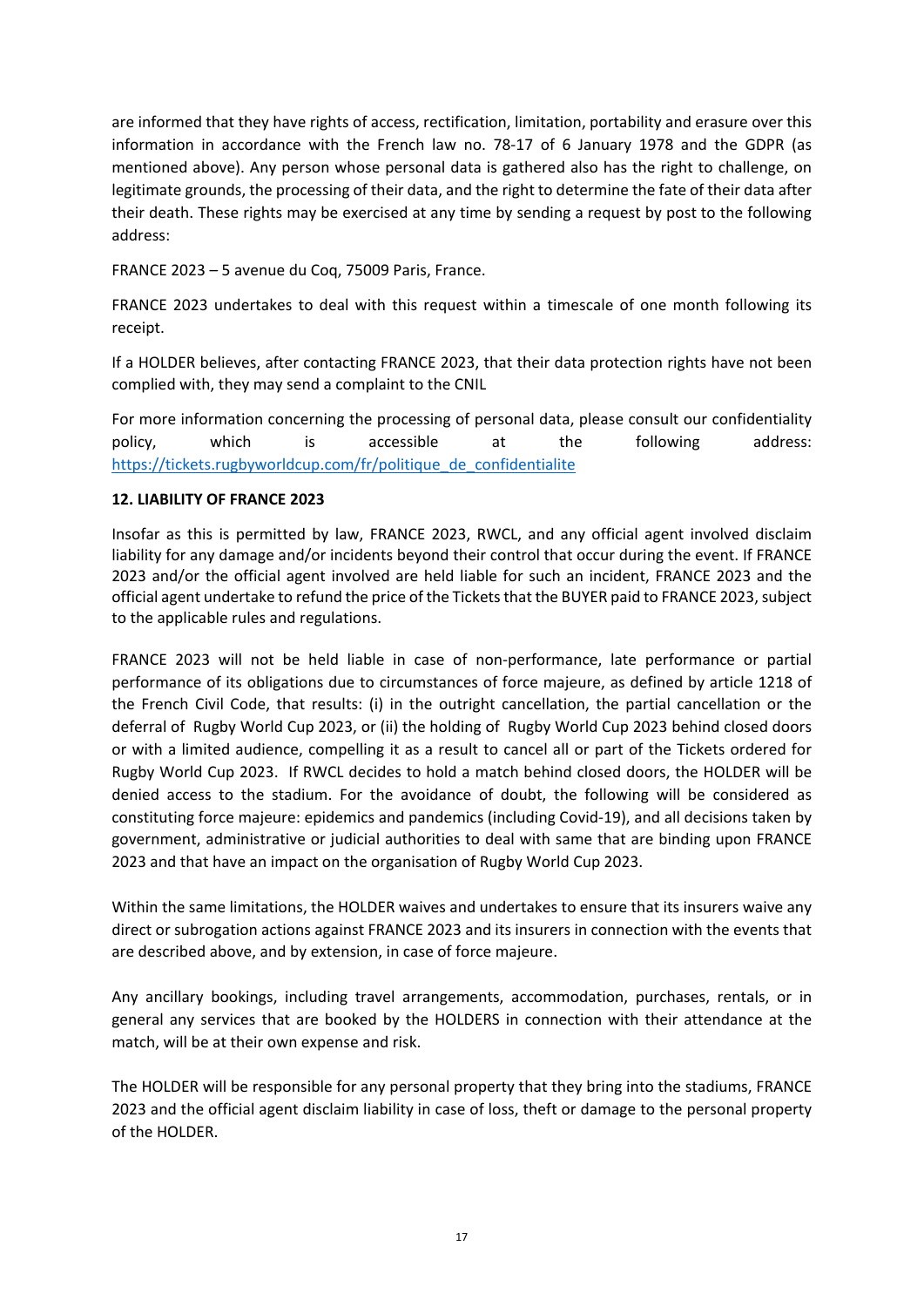The teams that are due to play in the matches, the compositions of the teams, the venues, the dates and times of the events may be modified at any time by decisions taken by the Rugby authorities and/or any administrative authority. Neither FRANCE 2023 nor the entities to which it delegates the provision of services as part of the organisation of the matches will incur any liability as a result.

Any persons that the BUYER brings into a stadium remains under the full responsibility of the BUYER.

The BUYER agrees to ensure the BENEFICIARY or BENEFICIARIES' full compliance with these T&Cs and with the Stadium Rules and Regulations and undertakes to disclose to them the texts of these provisions, or the web links giving access to same. The BUYER acknowledges and agrees that the Tickets that are allocated to them might be for seats that are not located side by side or even near one another.

Any personal arrangements made by a HOLDER in connection with his or her attendance at a match, including travel, accommodation or hospitality bookings, are at the HOLDER's sole risk, and France 2023 and/or RWCL or the official agent involved hereby disclaim liability for same.

### **13. CANCELLATION AND REFUND TERMS**

#### *13.1. Scope of the validity of the Ticket*

FRANCE 2023 does not guarantee that the match for which the Ticket is sold will be held on the date, at the time and at the venue stated on the Ticket.

FRANCE 2023 and RWCL will be entitled to make changes to the time, the date, the duration or the venue of any match, or to any other detail of relevance to any Ticket, in case of unforeseen circumstances, such as force majeure, safety or security issues or decisions taken by any authorised person or by any authority that has jurisdiction to do so.

In case of such a change, FRANCE 2023, RWCL and any official agent involved will not be liable to the BUYER of the Tickets, or to any other person, for the costs, expenses or losses arising from this change, save as per the terms that are set out in the following paragraphs.

As soon as possible after the decision to delay, postpone, reschedule or cancel a match, all the information available will be uploaded to the Website and brought to the attention of the BUYER by any available means. Please note that it is also the HOLDER's responsibility to ascertain whether the match has been delayed, postponed, rescheduled or cancelled, whatever its date, time or place.

In accordance with the provisions of articles L. 332-15 and L. 332-16 of the French Sport Code, FRANCE 2023 will cancel any Ticket(s), and will expel a HOLDER from the stadium, where applicable, as soon as it is informed about a measure decreed by a government body or a court banning the HOLDER in question from entering any stadium.

If a BUYER, BENEFICIARY or a HOLDER commits a violation of these T&Cs or of the Stadium Rules and Regulations, or any fraud or attempted fraud that is detected in the stadium or at the security checkpoints, or any violation of the safety and security regulations that are applicable in sports venues, this will result in the cancellation of the Ticket and the expulsion of the HOLDER from the stadium, if FRANCE 2023 considers this appropriate.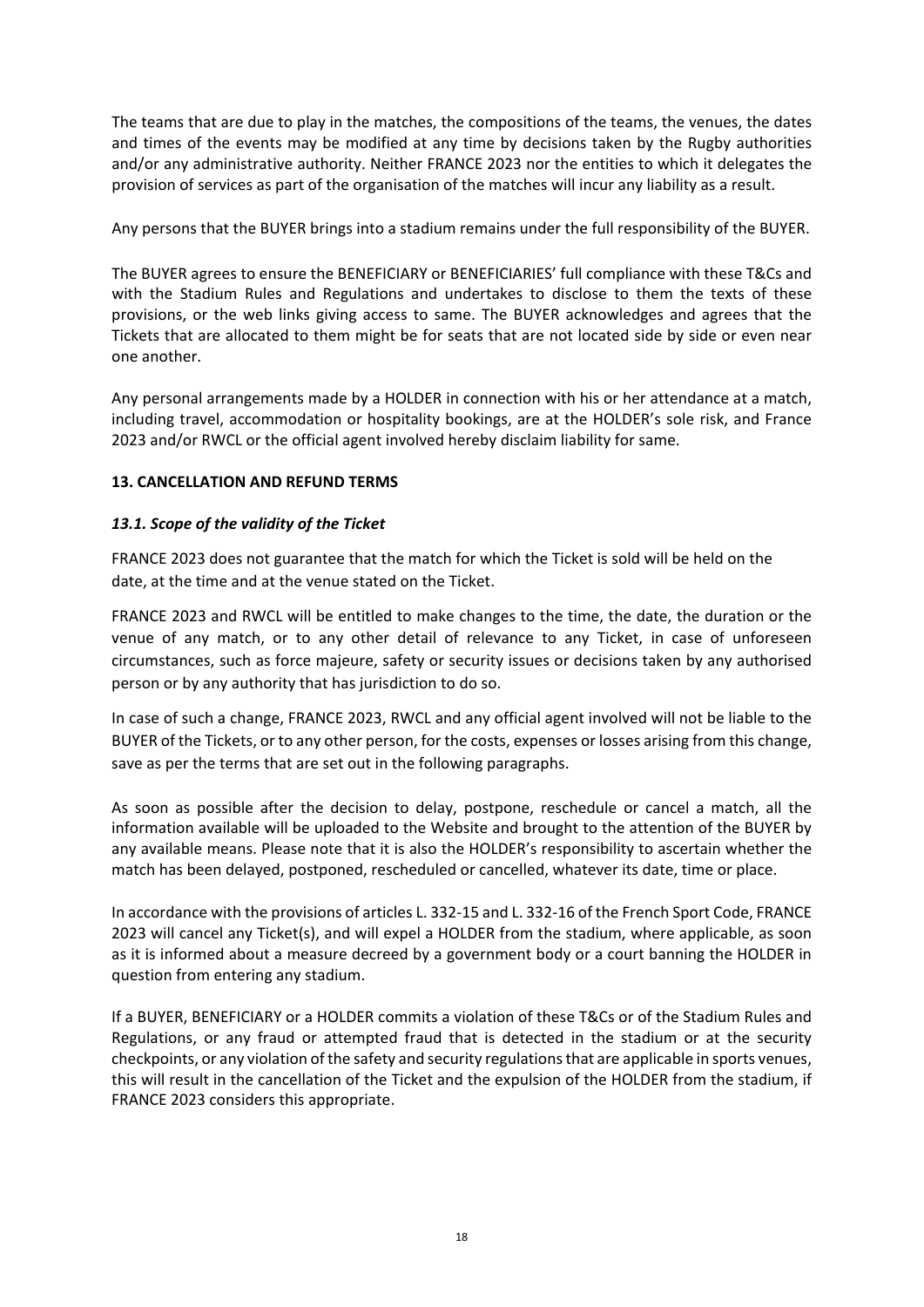### *13.2. Delay*

In case of a delay (such as if the starting whistle is delayed for any reason whatsoever on the day of the match, whatever the duration of the delay, or the match's start time is deferred, whatever the new arrangements, but not the date), FRANCE 2023 and any official agent will not have any obligation to refund to the BUYER any part of the price of the Ticket(s), nor to pay the BUYER any compensation for the delay or for any consequences that this delay might have for the BUYER, the HOLDER and/or any third parties.

## *13.3. Interruption*

In the event of a definitive interruption of the match after it has begun, FRANCE 2023 and any official agent will not have any obligation to refund to the BUYER any part of the price of the Ticket(s) nor to pay them any compensation for the subsequent deferral of the match or for any consequences that this might have for the BUYER, the HOLDER and/or any third parties.

### *13.4. Postponement*

If a match is interrupted in accordance with the terms of article 13.3 or rescheduled for another date:

- a) if the match is postponed to a different date at the same venue as initially planned: the HOLDER of the Tickets may use the original Ticket(s) to watch the rescheduled match.
- b) if the match is postponed to a different date at another venue, the Ticket will be cancelled and refunded as soon as possible to the BUYER.

### *13.5. Matches played behind closed doors or with limited capacity*

If a match is played behind closed doors or with a limited audience pursuant to a decision taken by FRANCE 2023 and RWCL, whatever the reason for this, the HOLDER's Ticket may be refunded provided that the BUYER requests this from the official agent within fifteen working days following the originally planned date of the match. The refund will be issued to the BUYER, within six months following the event.

### *13.6. Cancellation*

If a match is cancelled outright, the HOLDER's Ticket will be refunded provided that the BUYER requests this from the official agent within forty-five working days following the originally scheduled date of the final Rugby World Cup 2023 match. In case of outright cancellation of Rugby World Cup 2023 as a whole, the Ticket will be refunded provided that the BUYER requests this within forty-five working days following the date on which the cancellation of Rugby World Cup 2023 was made public and brought to the BUYER's attention. The refund will be issued to the BUYER, , within six months following the event.

### **14. CLAIMS**

Any claim regarding billing will only be considered if it is raised within forty-five working days following the scheduled date of the final match of the Tournament. The BUYER may contact the Customer